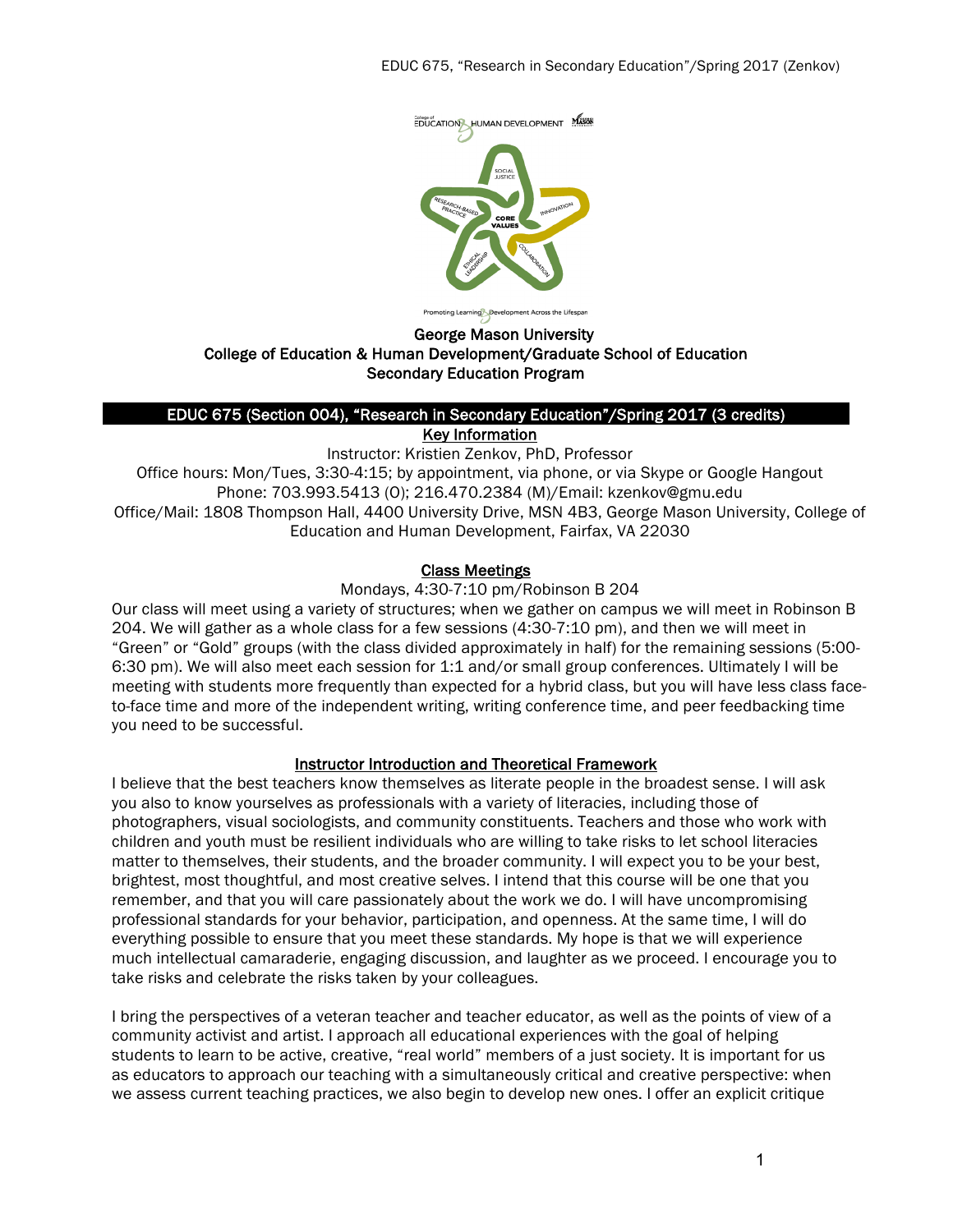of schooling: as a classroom teacher with more than fifteen years' experience, an active scholar, and an advocate for children and youth and schools, playing a critical role is my right and responsibility. It is my hope that you will take on this same role.

Perhaps most importantly to you, I have spent my school and university teaching career working across school and university settings with a wide range of children and youth, so I am confident that I will be able to support you in this class. Finally, much as you as university students must be concerned with your own development and others' assessments of your class efforts, I am committed to my growth as a teacher and teacher educator. I will ask for your support in my research as I study your inquiry processes and as I consider the prospect of authoring (or co-authoring with you) a book exploring how best to help early career teachers conduct action, teacher, or practitioner research. I am particularly interested in comparing efforts of members of our class who use traditional action, teacher, or practitioner research methods with those who use Youth Participatory Action Research (YPAR) methods.

I will ask you to think of the teaching strategies we use in class and that you plan to use as research interventions in your own classroom in three categories, which are framed by an assessment-driven, "backwards" design:

- $I_1$  "Ways Out": What is the student's "way out" of the text or activity with which you are asking them to engage? That is, what artifacts and demonstrations will the student complete to exhibit her/his comprehension of the key ideas that they are encountering? How will you assess students' knowledge, skills, and attitudes? How will students demonstrate their retention of and relationship to the material?
- $2)$  "Ways In": What is the student's "way in" to this text or activity? That is, how are you approaching the student's natural interests in or motivations for this assignment? Think about how you might use the student's existing "literacies" to do this. What specific strategies will you use?
- 3) "Ways Through": What are students' "ways through" this text or activity? That is, what strategies and tools are you giving students to make sense of and understand the sources you are using with this assignment? How will students translate the material into their own terms?

#### Prerequisites/Corequisites

Pre-requisites: EDCI 790 and licensure; enforced by registration system

#### Catalog Description

The exit requirement (the Action/Teacher/Practitioner Impact Presentation) is submitted during the semester the candidate is enrolled in EDUC 675. This course helps beginning teachers become more effective by critiquing various research paradigms, reviewing the research literature, and systematically collecting and interpreting evidence to improve practice. EDUC 675 emphasizes linking evidence of student learning to make informed instructional decisions. Specifically, this course is designed to help beginning teachers understand and enact concepts and principles of action, teacher, or practitioner research in secondary classrooms. Students will learn how to identify and use research literature and systematic evidence to improve practice with a focus on students' learning. *Note: This course requires that you have access to a classroom or appropriate research site to conduct your research. If you do not have your own classroom, you will need to let me know during our first class. I will suggest alternative arrangements, but these will still require that you conduct research in a classroom setting on a teaching strategy.*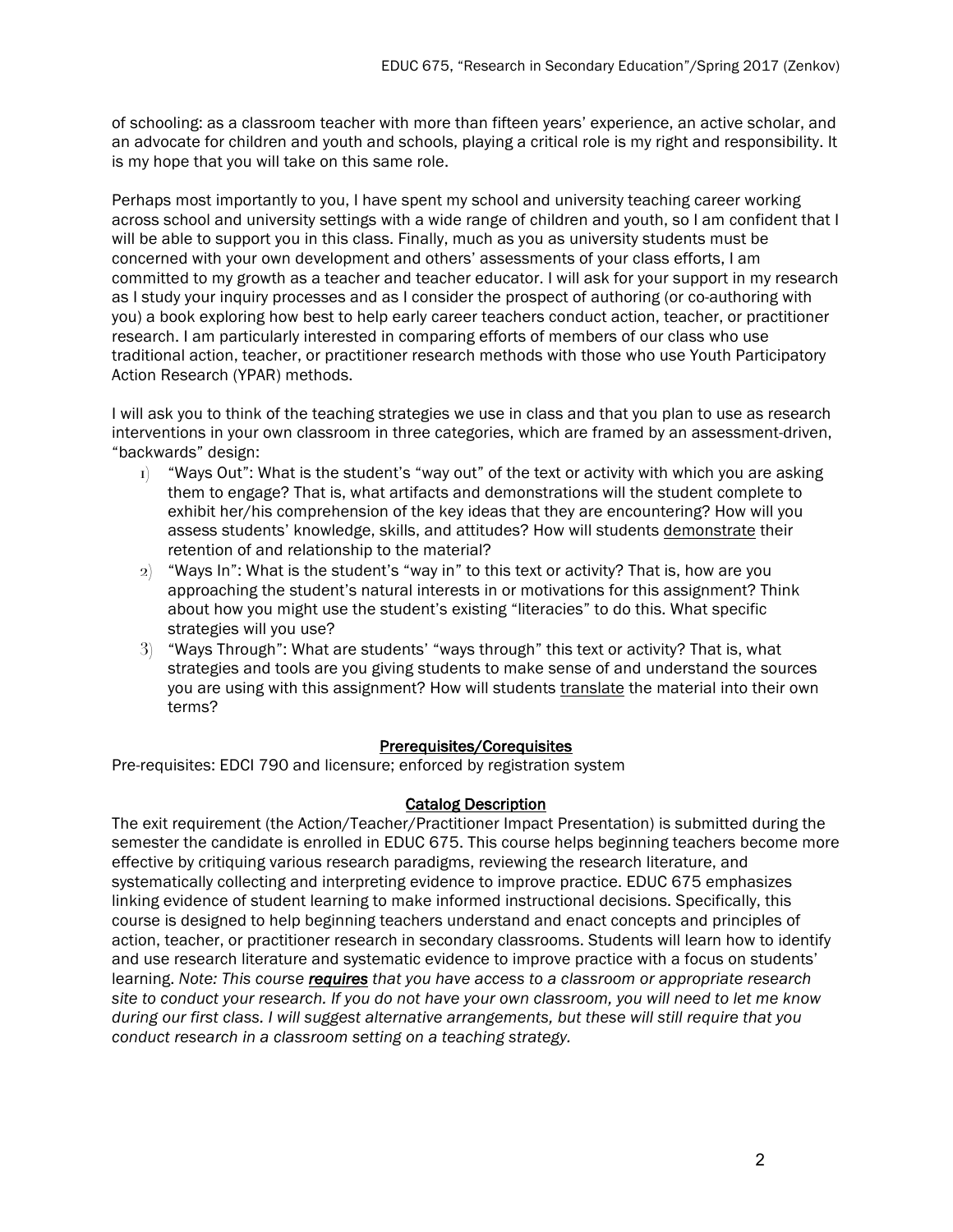#### Course Overview

Teachers are often encouraged to implement "research-based" practices, required to attend workshops where research findings are presented, provided with lists of books that synthesize research, and asked to suggest changes in practice based on the implications of research. Although these practices have their usefulness, the assumption implicit in much of the discourse surrounding educational research is that teachers are *consumers* and/or *objects* of research, rather than *producers* of research. The past two decades have seen a growing movement to upend those assumptions through an emphasis on the importance of action, teacher, or practitioner research. Thus, the research and theory we will read and the methodologies with which we will engage are those associated with action, teacher, or practitioner research (i.e., research conducted by teachers for professional purposes). Action, teacher, or practitioner research positions teachers as *producers* of knowledge—professionals who can learn about and improve their practice by studying important questions that grow from their own experiences and observations.

This class is designed to support you in using and building on the ideas and content you have encountered in your previous coursework. Most importantly, the course assists you as you consider ways to better support children and youth. In other words, your current and future students are at the center of our work. Toward these ends, the course requires you to conceptualize, design, and begin to implement an original research project in your school/classroom. Only if we attempt to live these action, teacher, or practitioner research processes in this course will you be able to use them eventually in your own teaching practices. Thus, for every activity in this course, you must act and study with multiple lenses—as a student, teacher, and advocate. Although the work required to achieve these goals is intensive, the course is designed to provide you with much support. You will need to hit the ground running, starting your research project early, and working on it steadily. Through our readings, we will explore research methodologies, analyses of the history and impact of action, teacher, and practitioner research, and the efforts of other action, teacher, and practitioner researchers. Our readings and discussions will help you develop your own rationale and "road map" for your project. We will dig into readings together, write often and share our writing with one another, and support each other in our research goals.

#### Course Delivery

The primary purpose of this course is for you to learn how to conduct action, teacher, or practitioner research and apply it in your classroom in order to improve your teaching and your students' learning. Throughout the course, you will complete activities that you will later be able to insert some almost verbatim—into your final action, teacher, or practitioner research report. As noted above, this course is approximately 50% face-to-face and 50% online and is considered a hybrid course. This course is student-centered and will be conducted using a project-based approach. Your research questions and methodology will be the focus of the course and will drive readings, classroom discussions, peer review activities, reflections, and the action, teacher, or practitioner research project that you complete. The purpose of the discussions and peer review sessions will be to support completion of our action, teacher, or practitioner research projects and provide opportunities for us to learn about and analyze methods and techniques of action, teacher, or practitioner research. You will have the opportunity to construct knowledge and critically reflect on the research process as you complete the action, teacher, or practitioner research proposal and report, and then prepare your "Action/Teacher/Practitioner Research Impact Presentation" for graduation.

The course will be delivered through a variety of online, face-to-face, and individualized instructional approaches. Online sessions will be conducted in asynchronous formats, but you will be expected to post your own reflections and assignments and respond to peers' and instructors' postings and feedback by the end of each designated class week (midnight US eastern standard time each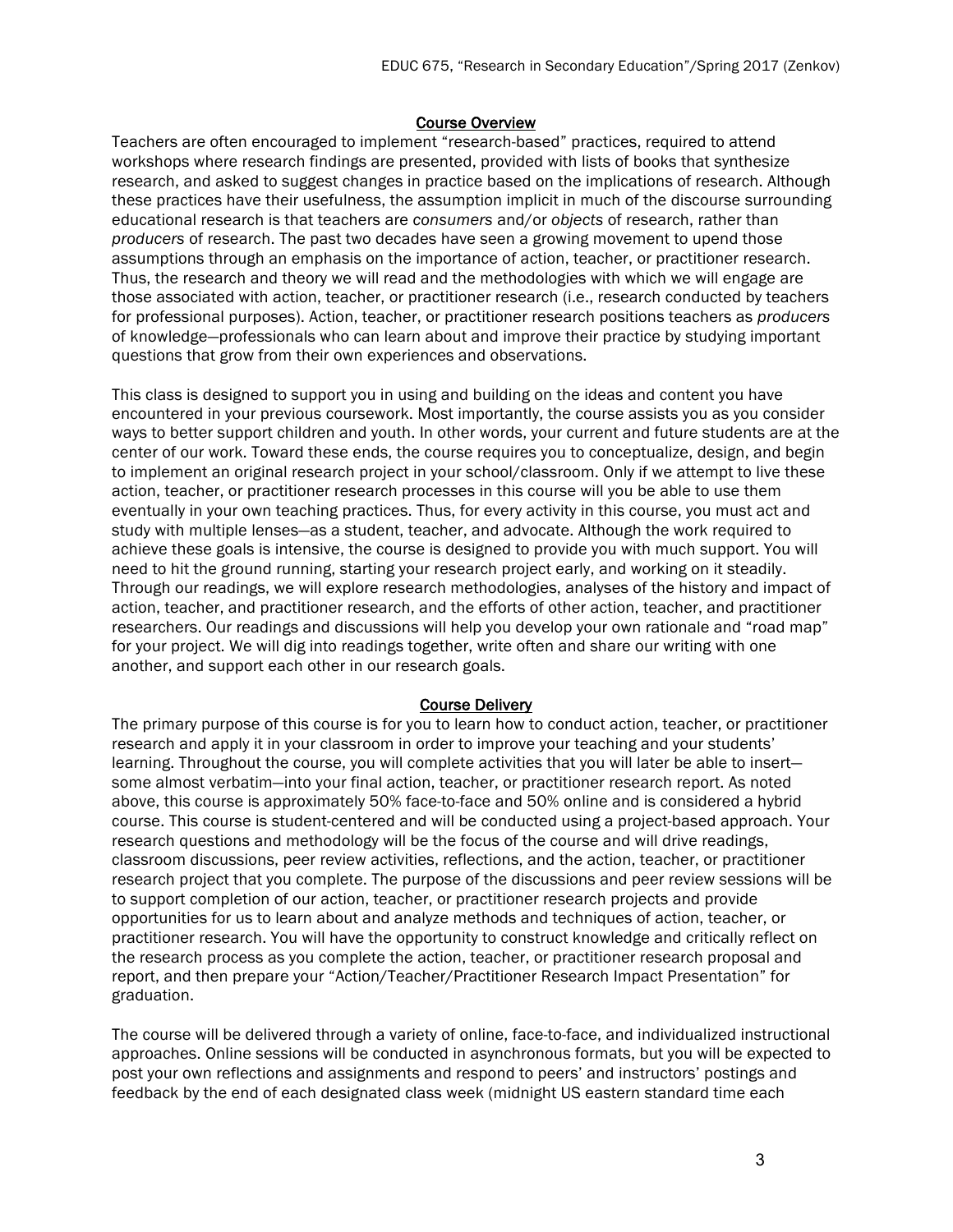Monday). During class meetings there will be large group, small group, and individual activities. Online classes are considered regular instructional time and the assignments given are the equivalent of a full in-class session. The online classes involve research, use of professional web sites, asynchronous discussions, peer review, email with the instructor and classmates, readings, writing reflections, and other assignments. GMU's Blackboard course framework will be used regularly throughout the course. Your GMU email address is required for communication with the course instructor and must be active by the first week of class. Please inform me of any accessibility problems the first day of class.

Participants conduct independent research, as well as communicate with each other and the instructor via electronic media. In general, we will engage in four activities during our time together:

- 1) Mini-lectures, activities, and discussions related to research methods led by the instructor and course participants and supported by course text and selected readings
- 2) Discussions of the week's readings led by the instructor and course participants
- 3) Class and peer review group meetings in which students concentrate on selected readings, provide feedback and support for each others' writing and research processes, and share how they have presented their research efforts to authentic audiences
- 4) Individual, small group, and whole group meetings to discuss research efforts

Please note that because you have much to learn from each other, and because teaching is often a collaborative effort, you will frequently work in groups. This will give you a chance to share ideas, be exposed to a range of perspectives and experiences, and support each other as you continue to develop your teaching and researching skills.

#### Course Outcomes and Objectives

This course is designed to enable students to:

- 1) demonstrate an understanding of the process and components used in action, teacher, or practitioner research by conducting and assessing a chosen scholarly inquiry situated in their classroom and impact on students' learning (research-based practice; innovation)
- 2) prepare a research proposal which makes explicit links between theory and practice (research-based practice)
- 3) examine ethical considerations when conducting action, teacher, or practitioner research (research-based practice; social justice)
- 4) conduct action, teacher, or practitioner research which includes: research question(s), research proposal; review of related literature; methods; data collection/analysis; findings; discussion of impact on students, teachers, and the education field (research-based practice)
- 5) participate in critical and collaborative inquiries to gain multiple perspectives in interpreting research and for validation and peer review of research (collaboration; ethical leadership)
- 6) demonstrate integration of national and state standards for content and pedagogy as related to their research question(s) by reflecting on their own teaching practice and its impact on students' learning (SPA standards respective to students' discipline)
- 7) demonstrate skills in the application of technology and use of resources in action, teacher, or practitioner research (innovation)

Students will achieve these outcomes through the following objectives:

1) Prepare a research proposal that includes the research context, a problem statement, a research question and outcomes, and a data collection plan that makes explicit links between theory and practice. Students will brainstorm (in whole class and small group settings), give peer feedback online, self-reflect, and post a viable plan to conduct a research study in the classroom. Students will access resources and references, and conduct a review of the literature. The proposal will be judged on its viability and level of practical application, given the time constraints of the semester.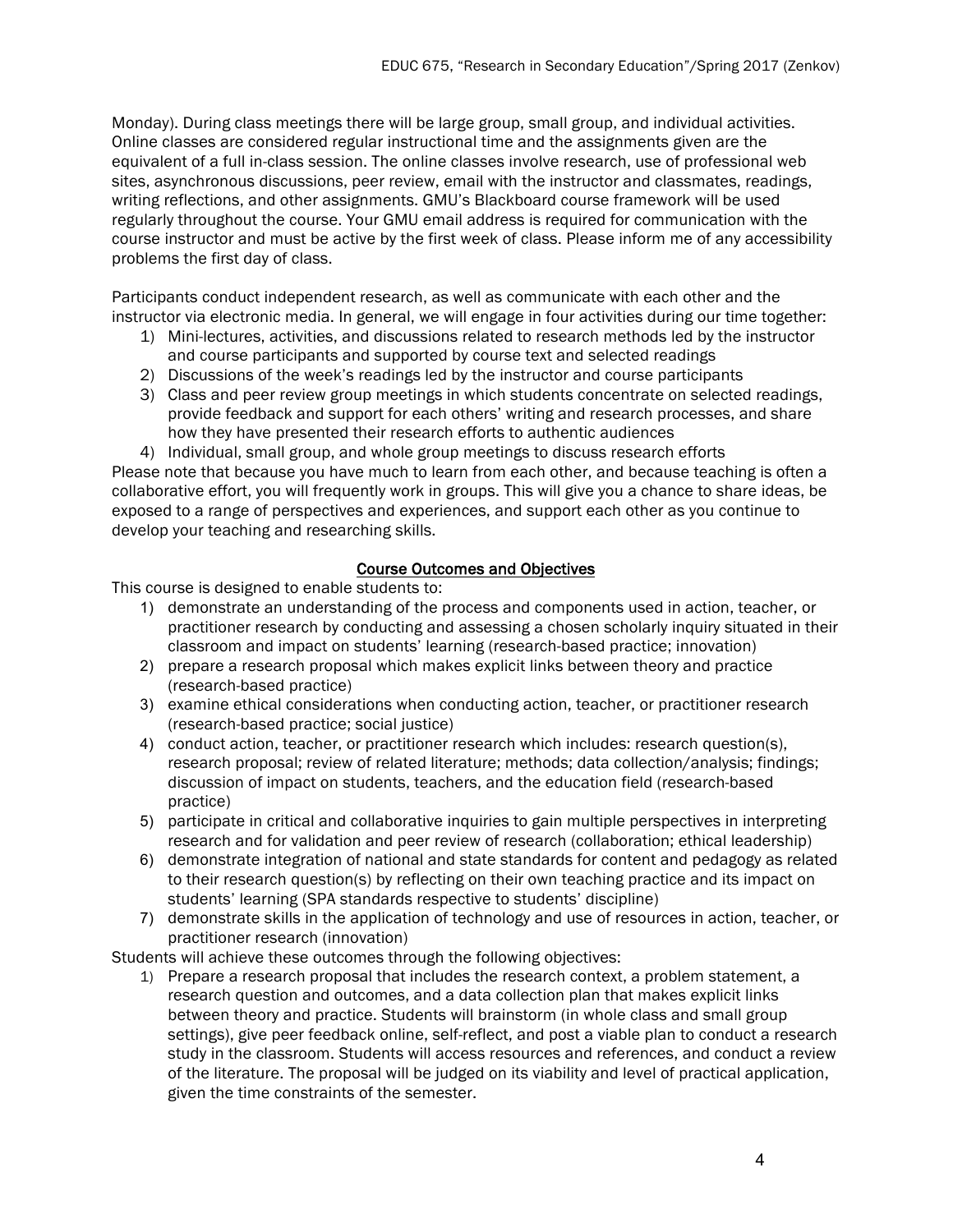- 2) Conduct an action, teacher, or practitioner research project in a local school or classroom. Students will prepare all data collection instruments to conduct the study. Prior to implementation, data collection instruments will be reviewed by peers and the instructor. Students will be assigned to research teams that will troubleshoot and provide support as data is collected. Results will be shared and students will provide feedback to each other on the presentation and interpretation of data.
- 3) Review professional strengths and weaknesses of the action, teacher, or practitioner research process through peer review and self-assessment. Students will participate in weekly online and/or face-to-face discussions of their progress throughout the research process.
- 4) Write an action, teacher, or practitioner research report (using APA format) that includes the context for the study, research question(s) and outcomes, a review of related literature, methodology, data collection/analysis, implications, limitations, and an action plan. Students will review example research reports from prior semesters. Students will post drafts of their complete report and its sections on Blackboard for peer and instructor review and feedback using the rubric used to assess the report. Students will present a summary of their report to their peers in brief in-class presentations and a poster session format at the end of the semester.
- 5) Work to identify one authentic, alternative, preferably contemporary media-based method through which you will share the results of your action, teacher, or practitioner research findings. Design and enact a presentation that moves the public understanding of your study and its findings along. You might highlight the very importance of action, teacher, or practitioner research or summarize the findings of your research efforts.

## Relationships to Professional Standards

By the end of this course students will demonstrate an understanding and application of subject area standards aligned with the National Content Standards and identified by their Specialized Professional Association (SPA):

- Social studies teachers: National Council for the Social Studies, http://www.ncss.org
- English teachers: National Council of Teachers of English, http://www.ncte.org
- Math teachers: National Council of Teachers of Mathematics, http://www.nctm.org
- Science teachers: National Science Teachers Association, http://www.nsta.org

Students should also have an understanding of and be able to apply the teaching and learning standards as outlined by the Interstate New Teacher Assistance and Support Consortium (INTASC):

• http://www.ccsso.org/resources/publications/InTasc\_model\_core\_teaching\_standards\_and \_learning\_progressions\_for\_teachers\_10.html

Finally, students should be aware of the skills framework of the Partnership for 21st Century Skills and the professional guidelines offered by the National Board for Teaching Standards:

• http://www.nbpts.org/national-board-standards

#### Required Texts and Materials

# *Textbooks/General Readings*

- Bautista, M.A., Bertrand, M., Morrell, E., Scorza, D., Matthew, C. (2013). Participatory action research and youth: Methodological insights from the Council of Youth Research. *Teachers College Record, 115,* 1-23. Note: This article will be provided electronically.
- Falk, B. & Blumenreich, M. (2005). *The power of questions: A guide to teacher and student research*. Portsmouth, NH: Heinemann.
- Zenkov, K., Pellegrino, A., Sell, C., Biernesser, S., & McCamis, M. (2015). Picturing kids and "kids" as researchers: Preservice teachers and effective writing instruction for diverse youth and English language learners. *The New Educator*. Note: This article will be provided electronically.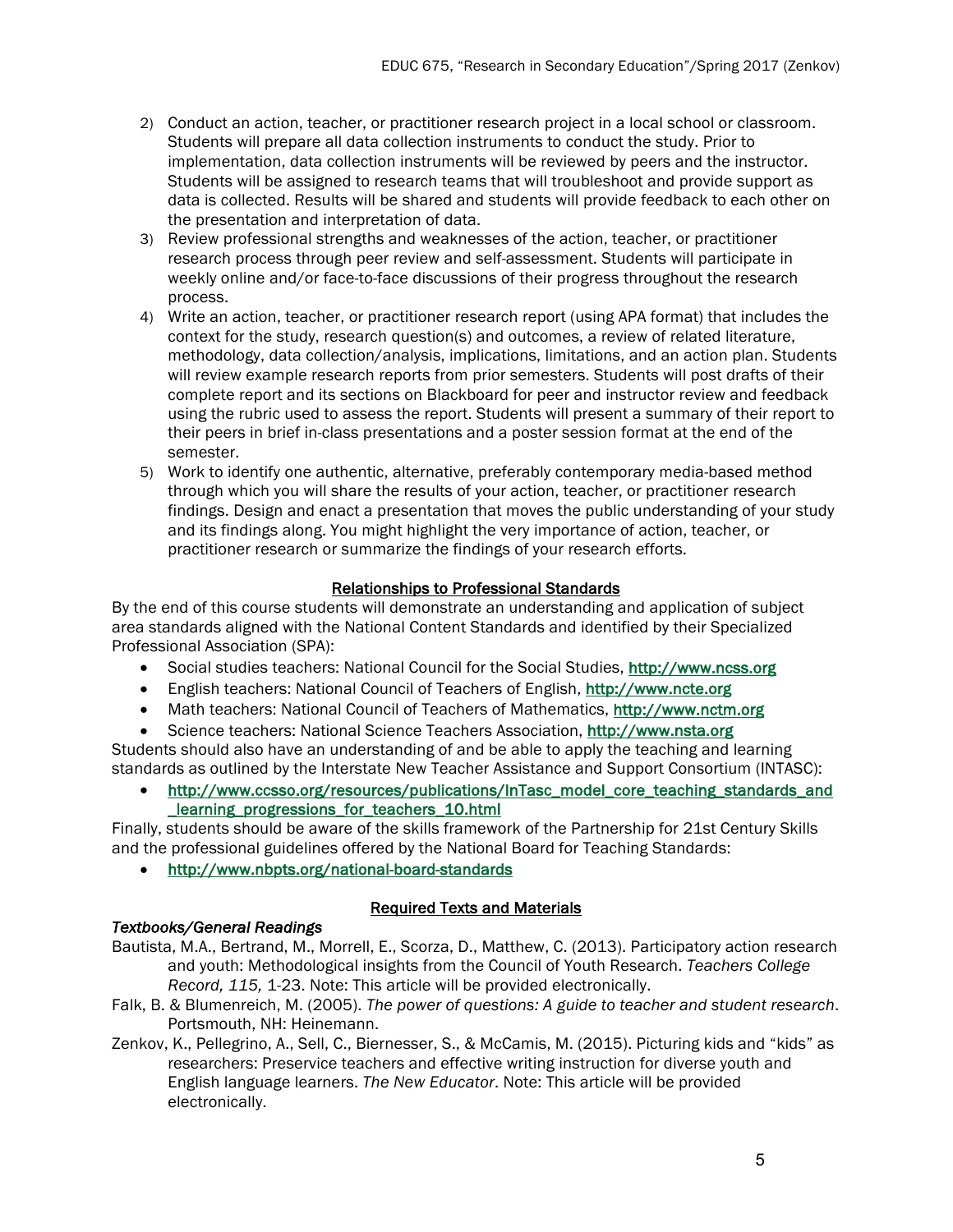## *English Exemplar Action/Teacher/Practitioner Papers*

- Atallah, M. (2016). *Social Justice and Student Engagement*. Unpublished masters
- action/teacher/practitioner research project. Note: This paper will be provided electronically. Dwyer, E. (2014). *Reading techniques and popular culture*. Unpublished masters
- action/teacher/practitioner research project. Note: This paper will be provided electronically. Howick, D. (2016). *Determining the Appropriate Usage Level of Technology in the English Classroom.*
- Unpublished masters action/teacher/practitioner research project. Note: This paper will be provided electronically.
- Kendrick, L. (2016). *Bellringers and Journaling: English Class as a Tool for Personal Growth.* Unpublished masters action/teacher/practitioner research project. Note: This paper will be provided electronically.
- Lima-Whitney, A. (2014). *Proofreading understanding, attitudes & practice.* Unpublished masters action/teacher/practitioner research project. Note: This paper will be provided electronically.
- Mitro, C. (2014). *Effective Strategies for Teaching Shakespeare: Getting High School Students to Connect With and Internalize the Bard.* Unpublished masters action/teacher/practitioner research project. Note: This paper will be provided electronically.
- Newman, K. (2015). *Empowering Student Voice by Applying a Social Justice Perspective to the Study of Literature.* Unpublished masters action/teacher/practitioner research project. Note: This paper will be provided electronically.
- Patterson, J. (2014). *Effects of reading interventions on reading comprehension, reading fluency, and attitudes toward reading.* Unpublished masters action/teacher/practitioner research project. Note: This paper will be provided electronically.
- Riddick, A. (2016). *Meaningful Feedback in Today's Classrooms.* Unpublished masters action/teacher/practitioner research project. Note: This paper will be provided electronically.
- Steele, L. (2015). *Literacy Skills, Self-Efficacy and Self-Reflection.* Unpublished masters action/teacher/practitioner research project. Note: This paper will be provided electronically.
- Tate, M. (2016). *"Imagination on Paper": How Creative Writing Warm-ups Can Be Used Effectively in an English Classroom.* Unpublished masters action/teacher/practitioner research project. Note: This paper will be provided electronically.
- Townsend, S. (2013). *ANOTHER homework assignment? Increasing homework motivation in the middle school classroom.* Unpublished masters action/teacher/practitioner research project. Note: This paper will be provided electronically.

#### *Social Studies Exemplar Action/Teacher/Practitioner Papers*

- Aguirre, R. (2015). *Comparing the Effectiveness of Guided Notes in Traditional and Block Schedule Classes.* Unpublished masters action/teacher/practitioner research project. Note: This paper will be provided electronically.
- Barton, S. (2014). *Effectiveness of Informal Mentoring on Vulnerable Learners.* Unpublished masters action/teacher/practitioner research project. Note: This paper will be provided electronically.
- Green, O. (2016). *Integrating Technology as a Student Motivator.*Unpublished masters action/teacher/practitioner research project. Note: This paper will be provided electronically.
- Viccora, M. (2016). *A Ticket to Rise: How Focusing on Fundamental Study Skills May Lead to Better Multiple-Choice Test Results, Improved Study Habits, Increased Confidence, and All of the Above.* Unpublished masters action/teacher/practitioner research project. Note: This paper will be provided electronically.
- Weatherholtz, N. (2015). *Types of Assessments in a Classroom of Diverse Learners.* Unpublished masters action/teacher/practitioner research project. Note: This paper will be provided electronically.

#### *Science Exemplar Action/Teacher/Practitioner Papers*

Araneo, K. (2016). *Implementing Goal Setting Strategies in an Online Learning-Centered Classroom to Build Motivation and Promote Student Success.* Unpublished masters

action/teacher/practitioner research project. Note: This paper will be provided electronically.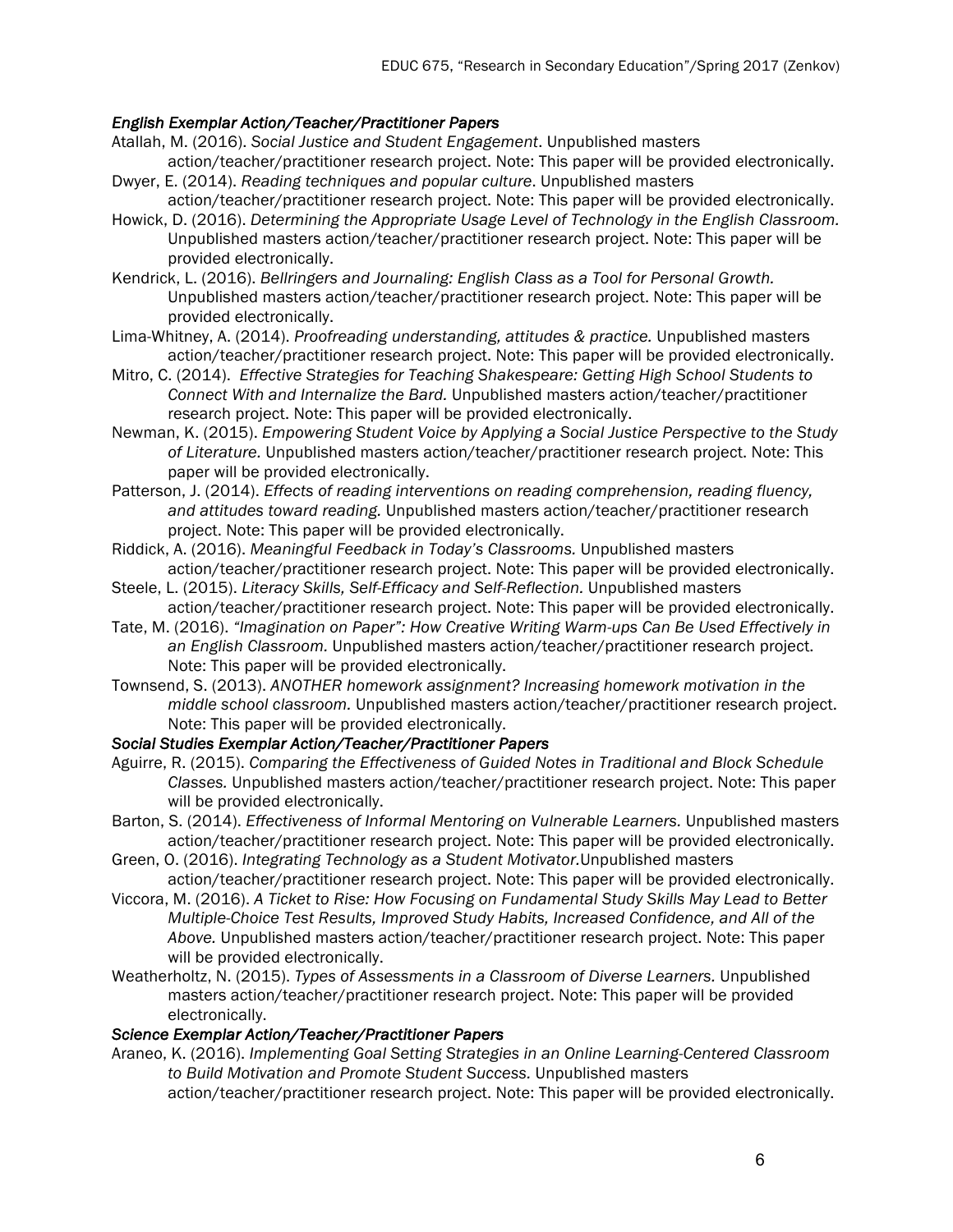- Leathart, S. (2012). *A Slice of Pizza: The Use of Authentic Contexts in a High School Biology Class.* Unpublished masters action/teacher/practitioner research project. Note: This paper will be provided electronically.
- McNeive, R. (2015). *Supportive Study Groups and its Impact on Academic Achievement.* Unpublished masters action/teacher/practitioner research project. Note: This paper will be provided electronically.
- Polen, C. (2014). *Particle physics: An essential and engaging part of the program.* Unpublished masters action/teacher/practitioner research project. Note: This paper will be provided electronically.
- Snow, L. (2015). *Explicit Teaching of Reading Comprehension Strategies to Improve Content Literacy in Biology.* Unpublished masters action/teacher/practitioner research project. Note: This paper will be provided electronically.
- Sutton, M. (2015). *Classroom Climate Interventions: Building a Sense of Community in the Classroom.* Unpublished masters action/teacher/practitioner research project. Note: This paper will be provided electronically.
- Walsleben, K. (2012). *Student-teacher relationships and their effect on student engagement and achievement.* Unpublished masters action/teacher/practitioner research project. Note: This paper will be provided electronically.

## *Math Exemplar Action/Teacher/Practitioner Papers*

- Baney, C. (2015). *Understanding the Numbers through the Words: Improving Literacy in the Math Classroom.* Unpublished masters action/teacher/practitioner research project. Note: This paper will be provided electronically.
- Brand, M. (2014). *Station teaching co-teaching method.* Unpublished masters action/teacher/practitioner research project. Note: This paper will be provided electronically.
- Hahne, C. (2012). *Confidence + Good Grades = Success!: Defining and Promoting Student Success in Mathematics Through the Use of Self-Monitoring and Progress Tracking*. Unpublished masters action/teacher/practitioner research project. Note: This paper will be provided electronically.
- Long, L. (2013). *Mathematical proficiency through problem-solving.* Unpublished masters action/teacher/practitioner research project. Note: This paper will be provided electronically.

#### *ESOL Exemplar Action/Teacher/Practitioner Papers*

- Lancia, A. (2013). *Electronic Portfolios: 21st Century Assessment Tools for Early Childhood Learners.* Unpublished masters action/teacher/practitioner research project. Note: This paper will be provided electronically.
- McCusker, D. (2013). *Using movement to explicitly teach vocabulary to first grade English language learners.* Unpublished masters action/teacher/practitioner research project. Note: This paper will be provided electronically.
- Peckenham, E. (2013). *"I know that I'm use water for somethink": A study of self-assessment in a third grade science classroom.* Unpublished masters action/teacher/practitioner research project. Note: This paper will be provided electronically.
- Sharp, R. (2012). *Learn with your friends: Literature circles with English Language Learners in Africa*. Unpublished masters action/teacher/practitioner research project. Note: This paper will be provided electronically.
- Stone, K. (2013). *The "art" of mother tongue inclusion: Its effect on achievement, self-esteem and identity.* Unpublished masters action/teacher/practitioner research project. Note: This paper will be provided electronically.
- Vranas, J. (2013). *Combating the "Bueller effect:" A study of the effects of homogeneous ability grouping on confidence and participation.* Unpublished masters action/teacher/practitioner research project. Note: This paper will be provided electronically.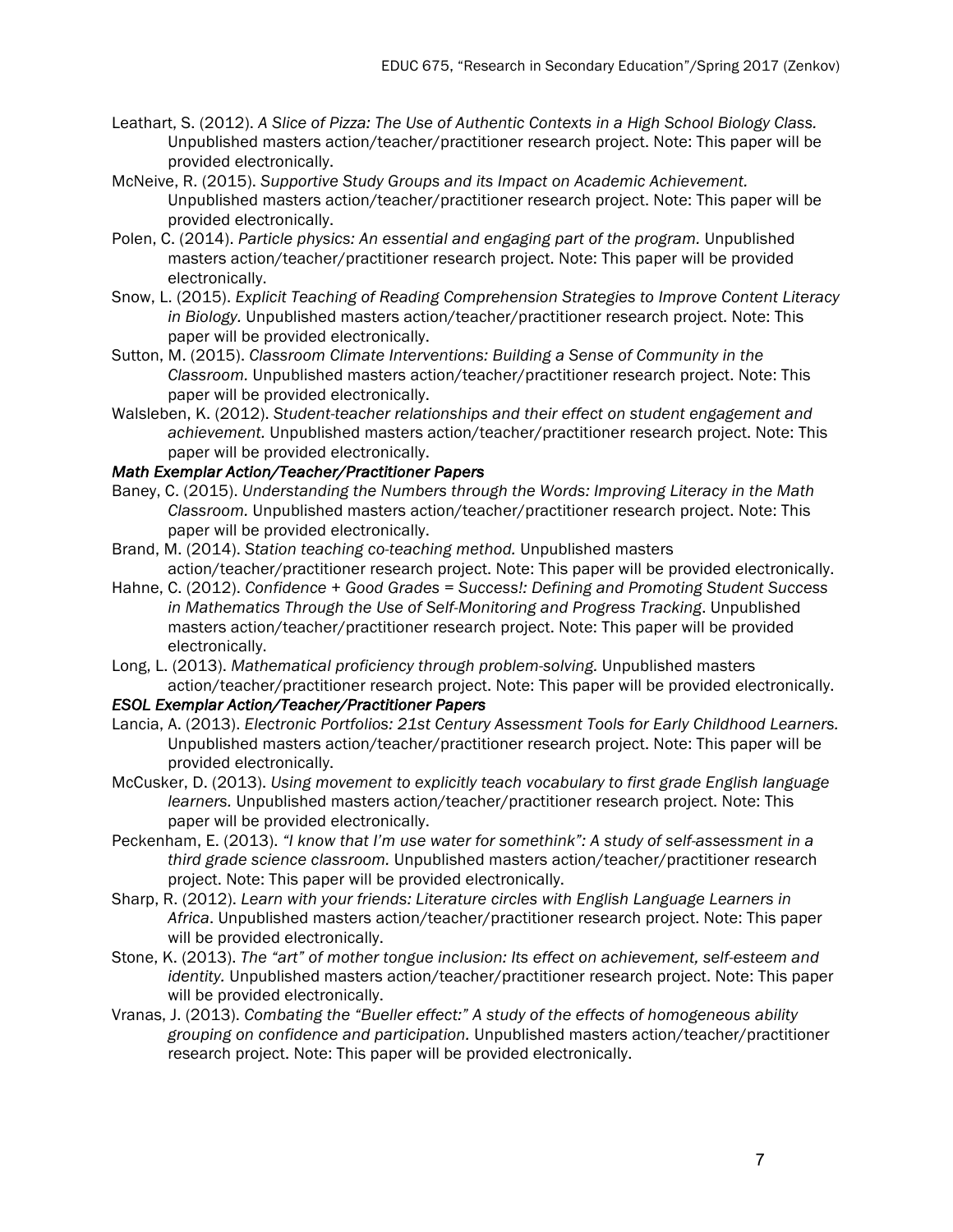*Note: Additional readings available online and/or in class; we may substitute other teacher research projects for those listed above, but these will also be provided electronically and free-of-charge. You will also need access to a computer, with web, email, and printing privileges.*

#### Recommended Texts

American Psychological Association (2009). *Publication manual* (6th ed.). Washington, DC: American Psychological Association.

*Note: APA guidelines are available online at http://owl.english.purdue.edu/owl/resource/560/01/*

#### Resources

## *Articles and Books*

- Arhar, J., Holly, M. & Kasten, W. (2008). *Action research for teachers: Traveling the yellow brick road*, (3rd ed.). Upper Saddle River, New Jersey: Merrill Prentice Hall.
- Bell, J. (2005). *Doing your research project: A guide for first-time researchers in education and social science* (4th ed.). Buckingham, England: Open University Press.
- Biancarosa, G. & Snow, C.E. (2004). *Reading next—A vision for action and research in middle and high school literacy: A report from the Carnegie Corporation of New York*. Washington, DC: Alliance for Excellent Education, 12.
- Bruce, S.M. & Pine, G. J. (2010). *Action research in special education: An inquiry approach for effective teaching and learning*. New York: Teacher's College Press.
- Burnaford, G., Fischer, F. & Hobson, D. (1996). *Teachers doing research: Practical possibilities.* Mahwah, NJ: Lawrence Erlbaum Associates.
- Carlisle, L.R., Jackson, B. & George, A. (2006). Principles of social justice education: The social justice education in schools project. *Equity & Excellence in Education 39,* 55-64.

Chiseri-Strater, E. & Sunstein, B. (2006). *What works? A practical guide for teacher research.*  Heinemann. Note: Intro and sample chapter can be found at http://books.heinemann.com/shared/onlineresources/E00713/chapter9.pdf and ordered online at http://books.heinemann.com/products/E00713.aspx.

- Cochran-Smith, M., Lytle, S.L (1999). The teacher research movement: A decade later. *Educational Researcher, 28*(7), 15-25.
- Cochran-Smith, M. & Lytle, S.L. (2009). *Inquiry as stance: Practitioner research in the next generation (practitioner inquiry)*. New York: Teachers College Press.
- Cook-Sather, A. (2009). *Learning from the student's perspective*: *A methods sourcebook for effective teaching.* Boulder, CO: Paradigm Publishers.
- Dick, B. (2011). Action research literature 2008—2010: Themes and trends. *Action Research*, *9*(2), 122-143. doi: 10.1177/1476750310388055
- Duncan-Andrade, J. (2005). Toward teacher development for the urban in urban teaching. *Teaching Education, 15*, 339-350.
- Ewald, W. (2001). *I wanna take me a picture: Teaching photography and writing to children*. Boston: Center for Documentary Studies/Beacon.
- Freeman, D. (1998). *Doing teacher research: From inquiry to understanding*. Toronto, Canada: Heinle & Heinle Publishers.
- Friedman, V. J., & Rogers, T. (2009). There is nothing so theoretical as good action research. *Action Research*, 7(1), 31-47. doi: 10.1177/1476750308099596
- Goodnough, K. (2001). Teacher development through action research. *Action in teacher education, 23*(1), 37-46.
- Hanks, R.S. & Ponzetti, J.J. (2004). Family studies and intergenerational studies: Intersections and opportunities. *Journal of Intergenerational Relationships, 2*(3/4), 5-22.
- Herrell, A. & Jordan, M. (2007). *Fifty strategies for training English language learners*. Upper Saddle River, NJ: Pearson/Merrill/Prentice Hall.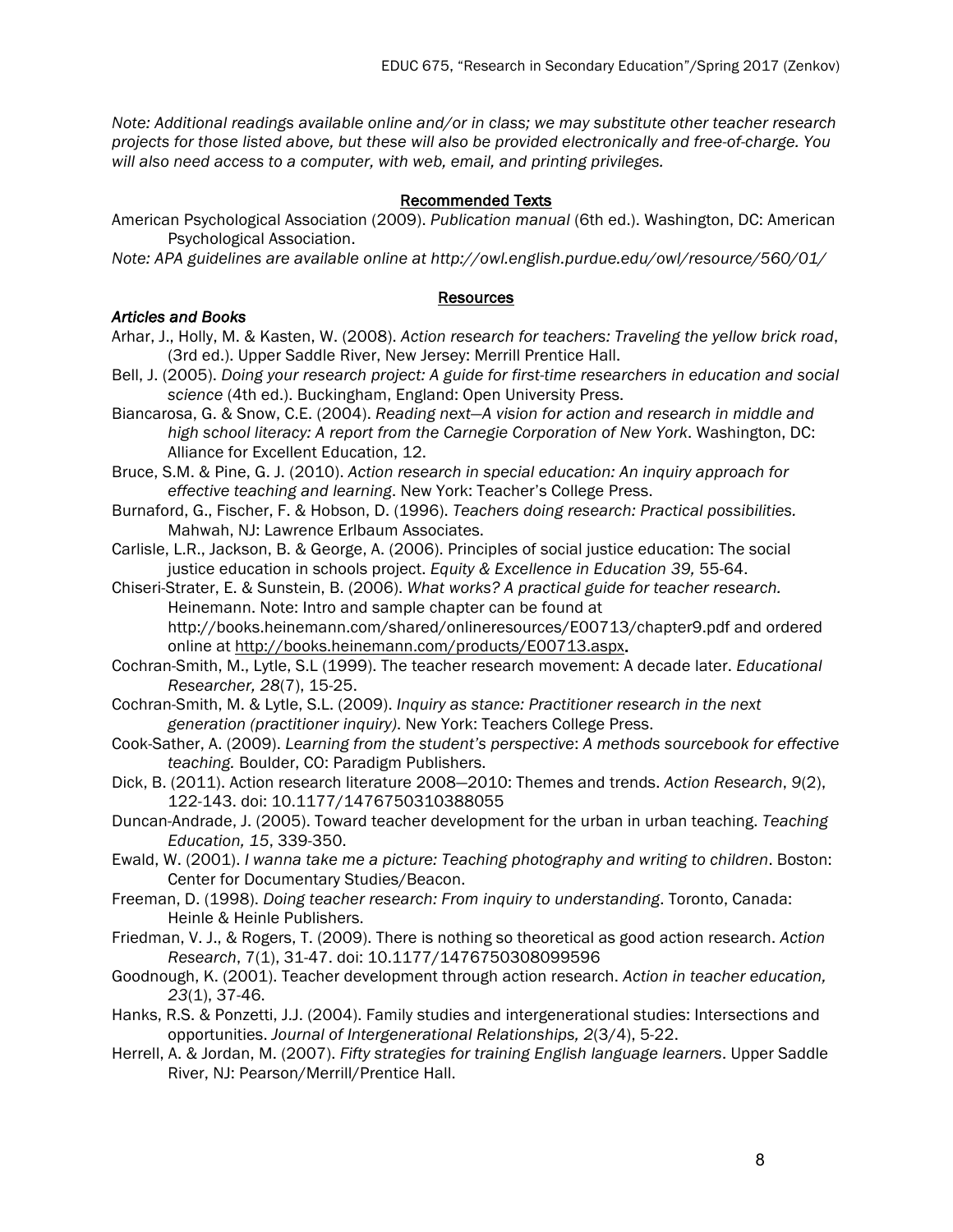- Hopkins, D. (1993). *A teacher's guide to classroom research.* Buckingham, England: Open University Press.
- Hubbard, R. & Power, B. (1999). *Living the questions: A guide for teacher researchers.* NY: Stenhouse Publishers.
- Hubbard, R. & Power, B. (2003) *The art of classroom inquiry: A handbook for teacher-researchers*. Portsmouth, NH: Heinemann.
- Jones, S. (2006). *Girls, social class, and literacy: What teachers can do to make a difference*. Portsmouth, NH: Heinemann.
- Kosnik, C., Beck, C., Freese, A.R., & Samaras, A.P. (Eds.), (2006). *Making a difference in teacher education through self-study: Studies of personal, professional, and program renewal*. Dordrecht, The Netherlands: Springer.
- Ladson-Billings, G. (2006). From the achievement gap to the education debt: Understanding achievement in US schools. *Educational Research, 35*(7), 3-12.
- Lebak, K. (2010). Can inquiry and reflection be contagious? Science teachers, students, and action research. Journal of Science Teacher Education. 21 (8), 953 - 970. Doi: 10.1007/s10972- 010-9216-x
- Leedy, P.D., and Ormrod, J.E. (2012). *Practical research: Planning and design* Upper Saddle River, NJ: Merrill.
- Lucas, T. & Villegas, A.M. (2003). *Educating culturally responsive teachers: A coherent approach*. Albany, NY: State University of New York Press.
- Macintyre, C. (2000). *The art of action research in the classroom.* London: David Fulton Publishers.
- MacLean, M. & Mohr, M. (1999). *Teacher-researchers at work.* Berkeley, CA: National Writing Project.
- Mahiri, J. (Ed). (2004). *What they don't learn in school: Literacy in the lives of urban youth*. New York: Peter Lang.
- Marquez-Zenkov, K. (2007). Through city students' eyes: Urban students' beliefs about school's purposes, supports, and impediments. *Visual Studies, 22*(2), 138-154.
- Marquez-Zenkov, K., & Harmon, J.A. (2007). "Seeing" English in the city: Using photography to understand students' literacy relationships. *English Journal, 96*(6), 24-30.
- Marzano, R., Pickering, D., & Pollock, J. (2004). *Classroom instruction that works: Research-based strategies for increasing student achievement.* Prentice Hall.
- McNiff, J., Lomax, P., & Whitehead, J. (2003). The main features of action research process. In *You and your action research project.* London and NY: RoutledgeFalmer.
- McNiff, J., & Whitehead, J. (2011). *All you need to know about action research* (2nd ed.). Thousand Oaks, CA: Sage.
- Mertler, C.A. & Charles, C.M. (2011). Introduction to educational research (7th ed.). Boston: Pearson/Allyn & Bacon. ISBN: 013701344-2.
- Mertler, C.A. (2013) Action research: Improving schools and empowering educators (4th ed.). Thousand Oaks, CA: Sage.
- Meyers, E. & Rust, F. (2003). *Taking action with teacher research*. Heinemann.
- Mills, G. E. (2010). *Action research: A guide for the teacher researcher* (4th ed.). Pearson
- Mitra, D. (2007). Student voice in school reform: From listening to leadership. In D. Thiessen & A. Cook-Sather (Eds.), *International handbook of student experience in elementary and secondary school*. Dordrecht, The Netherlands: Springer Publishers.
- Moje, E.B., & Hinchman, K. (2004). Culturally responsive practices for youth literacy learning. In J. Dole & T. Jetton (Eds.), *Adolescent literacy research and practice* (pp. 331-350). New York: Guilford Press.
- Moje, E.B. (2008). The complex world of adolescent literacy: Myths, motivations, and mysteries. *Harvard Educational Review*, Spring 2008, 107-154.
- Morrell, E. and Duncan-Andrade, J. (2006). Popular culture and critical media pedagogy in secondary literacy classrooms. *International Journal of Learning, 12*, 2005/2006.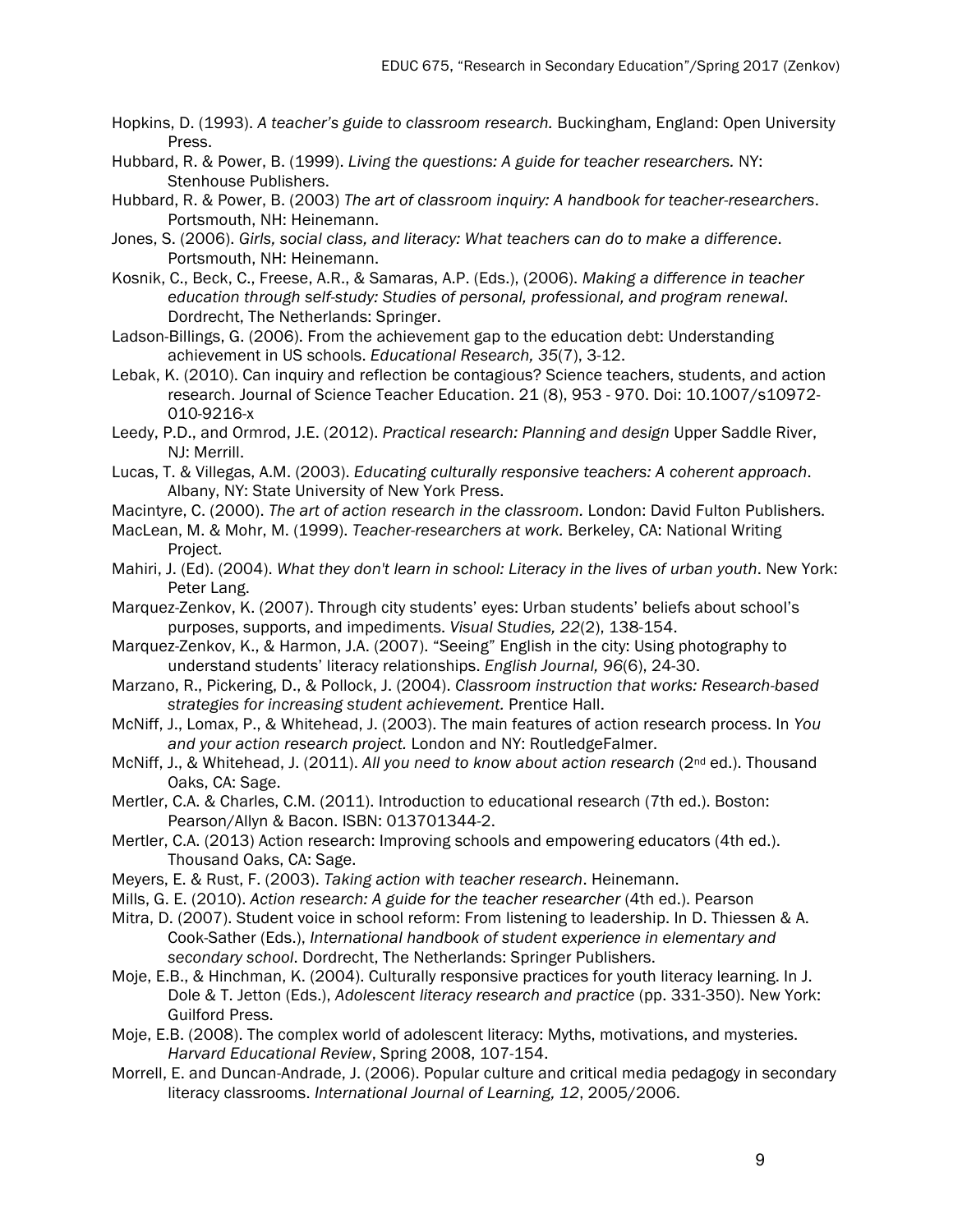- Morrell, E. (2007). *Critical literacy and urban youth: Pedagogies of access, dissent, and liberation*. New York: Routledge.
- Nieto, S. (2003). *What keeps teachers going?* New York: Teachers College Press.
- Oakes, J. & Lipton, M. (2003). *Teaching to change the world, 2nd ed.* Boston: McGraw Hill.
- Pahl, K., & Pool, S. (2011). 'Living your life because it's the only life you've got': Participatory research as a site for discovery in a creative project in a primary school in Thurnscoe, UK. *Qualitative Research Journal*, 11(2), 17-37.
- Parsons, J., Hewson, K., Adrian, L, & Day, N. (2013). *Engaging in action research: A practical guide to teacher-conducted research for educators and school leaders*. Brush Education
- Raggl, A. & Schratz, M. (2004). Using visuals to release pupil's voices: Emotional pathways to enhancing thinking and reflecting on learning. In C. Pole (Ed.), *Seeing is believing? Approaches to visual research (Volume 7)*. New York, NY: Elsevier.
- Razfar, A. (2011). Action research in urban schools: Empowerment, transformation, and challenges. *Teacher Education Quarterly, 38*(4), 25-44. Retrieved from http://search.proquest.com/docview/923754407?accountid=14541
- Rodgers, C. (2006). Attending to student voice: The role of descriptive feedback in learning and teaching. *Curriculum Inquiry, 36*(2), 209-237.
- Rogers, R., et al. (2005). Professional development for social transformation: The literacy for social justice research group. *Language Arts, 82*(5), 347-358.
- Sagor, R. (1993). *How to conduct collaborative action research.* Alexandria, VA: Association for Supervision and Curriculum Development.
- Sagor, R. (2010). *Collaborative action research for professional learning communities*. Solution Tree.
- Samaras, A. P. (2011). *Self-study teacher research: Improving your practice through collaborative inquiry.* Thousand Oaks, CA: Sage.
- Samaras, A. P., Freese, A. R., Kosnik, C., & Beck, C. (Eds.) (2008). *Learning communities in practice.*  The Netherlands: Springer Press.
- Seidman, I. (2012). *Interviewing as qualitative research: A guide for researchers in education and the social sciences* (4th ed.). New York: Teachers College Press.
- Shagoury, R. & Power, B. (2012). *Living the questions: A guide for teacher researchers* (2nd ed.). NY: Stenhouse Publishers
- Singer, Jessica. (2006). *Stirring up justice: Writing and reading to change the world*. Portsmouth, NH: Heinemann. ISBN: 0325007470
- Strambler, M. J. (2013). Promoting student engagement through evidence-based action research with teachers. *Journal of Educational and Psychological Consultation. 23*(2), 87-114.
- Street, B. (2003). What's "new" in New Literacy Studies? Critical approaches to literacy in theory and practice. *Current Issues in Comparative Education, 5*(2), pp. 1-14.
- Teel, K., & Obidah, J. (Eds.). (2008). *Building racial and cultural competence in the classroom: Strategies from urban educators*. New York: Teachers College Press.
- Temple, C., Ogle, D., Crawford, A., Frepon, P. (2008): *All children read: Teaching for literacy in today's diverse classrooms*. Upper Saddle River, NJ: Pearson/Allyn & Bacon.
- Thomas, R. M. (2005). *Teachers doing research: An introductory guidebook.* Boston: Pearson/Allyn & Bacon.
- Van Horn, L. (2008). *Reading photographs to write with meaning and purpose, grades 4–12*. Newark, DE: International Reading Association.
- Villegas, A. & Lucas, T. (2007). The culturally responsive teacher. *Educational Leadership. 64*(6), 28- 33.
- Whitford, B. L. & Wood, D.R. (2010). *Teachers learning in community: Realities and possibilities*. Albany, NY: SUNY.
- Wyatt, M. (2011). Teachers researching their own practice*. ELT Journal. 65*(4), 417 42. doi: 10.1093/elt/ccq074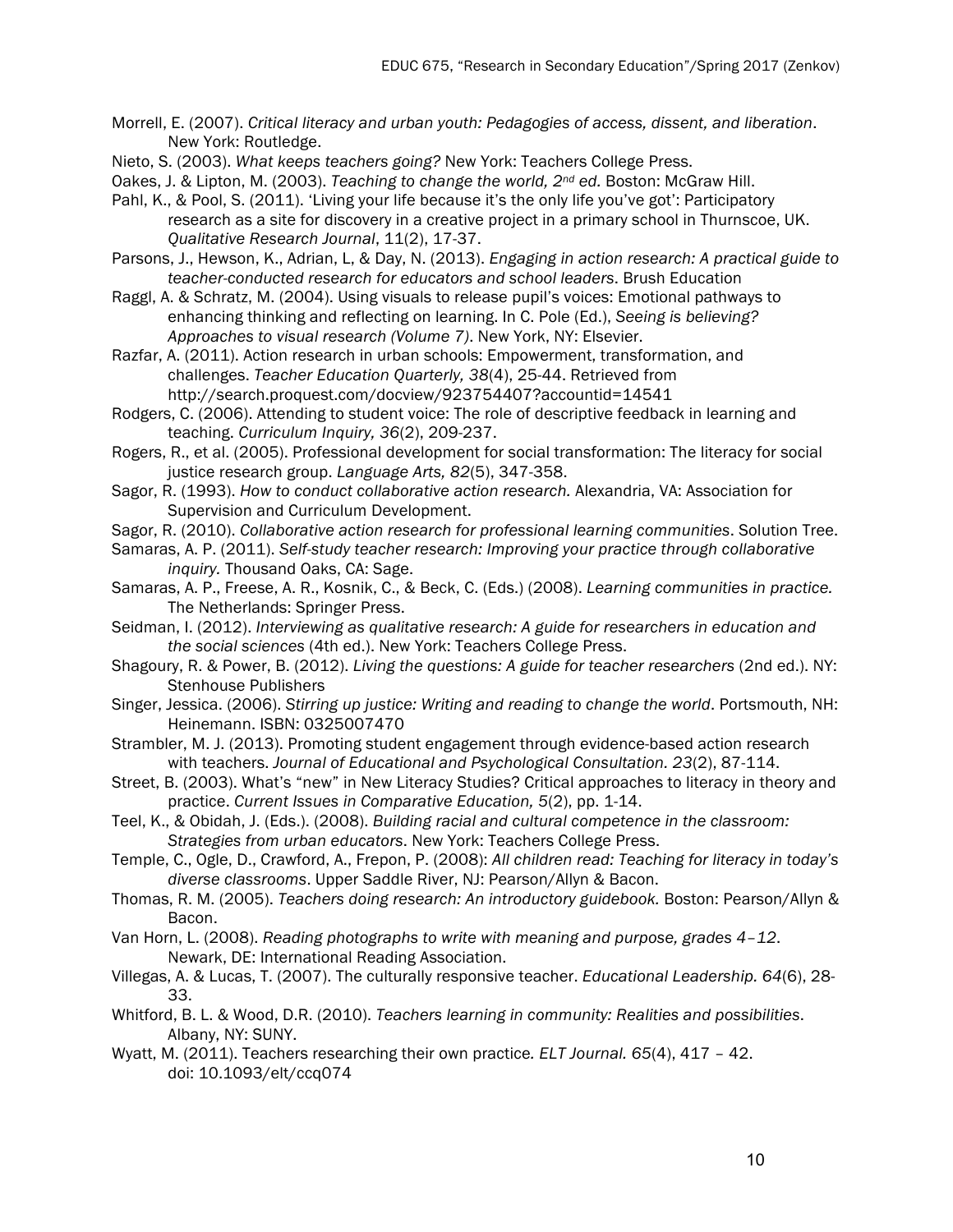Yonezawa, S., & Jones, M. (2007). Using student voices to inform and evaluate secondary school reform. In D. Thiessen & A. Cook-Sather (Eds.), *International handbook of student experience in elementary and secondary school* (pp. 681-710). The Netherlands: Springer Publishers.

Zenkov, K., Harmon, J., van Lier, P., & Marquez, M. (2008). Picture this: Seeing diverse city students' ideas about schools' purposes, impediments, and supports. *Multicultural Perspectives*.

## *Qualitative Analysis*

- Bogdan, R. C., & Biklen, S. K. (2011). *Qualitative research for education: An introduction to theory and methods* (5th ed.). Boston, MA: Allyn & Bacon.
- Blair, J. Czaja, R., & Blair, E. A. (2014). *Designing surveys: A guide to decisions and procedures* (3rd ed.)*.* Thousand Oaks, CA: Pine Forge Press.
- Maxwell, J.A. (2005). *Qualitative research design: An interactive approach* (2nd ed.). Thousand Oaks, CA: Sage.
- Miles, M. B., & Huberman, A. M. & Salda̴ña, J. (2013). *Qualitative data analysis* (3rd ed.). Thousand Oaks, CA: Sage.
- Strauss, A., & Corbin, J. (1990). *Basics of qualitative research: Grounded theory procedures and techniques*. Newbury Park, CA: Sage.

#### *Quantitative Analysis and Statistics*

Bartz, A. E. (1999). *Basic statistical concepts (4th ed)*. Upper Saddle River, NJ: Merrill.

- Cronk, B. C. (2002). *How to use SPSS: A step-by-step guide to analysis and interpretation (2nd ed).*  Los Angeles, CA: Pyrczak Publishing.
- Rovessi, C., & Carroll, D. J. (2002). *Statistics made simple for school leaders.* Lanham, MD: Scarecrow Press.
- Salkind, N. (2010). *Statistics for people who (think they) hate statistics* (4th ed.). Thousand Oaks, CA: Sage.

#### *Research and Writing*

Booth, W.C., Colomb, G.G., & Williams, J.M. (2008). *The craft of research* (3rd ed.). Chicago, IL: The University of Chicago.

Dahl, K.K. (1992). *Teacher as writer: Entering the professional conversation.* Urbana, IL: NCTE. *General Websites* 

- George Mason University Library: http://library.gmu.edu/
- What Kids Can Do: www.whatkidscando.org
- Through Students' Eyes: www.throughstudentseyes.org
- International Visual Sociology Association (IVSA): www.visualsociology.org

## *Action/Teacher/Practitioner Research/Research Websites*

- http://gse.gmu.edu/research/tr/tr\_action/
- http://www.scu.edu.au/schools/gcm/ar/arp/arfaq.html
- http://www.lupinworks.com/jn
- http://www.drawntoscience.org/educators/action-research/what-is-action-research.html
- http://www.accessexcellence.org/LC/TL/AR/
- http://www.standards.dfes.gov.uk/ntrp/
- http://www.teacherresearch.net/
- http://www.gmu.edu/departments/english/composition/wits/research/index.html
- http://library.gmu.edu/mudge/Dox/basics.html

#### *Data Collection Tools*

- Go to Googledocs, then "spreadsheets" to create survey
- Survey Monkey: http://www.surveymonkey.com/home.asp

# *National Reports and Test Reporting Centers*

- The Nation's Report Card/National Assessment of Educational Progress: http://nces.ed.gov/nationsreportcard/
- National Center for Educational Statistics: http://nces.ed.gov/help/sitemap.asp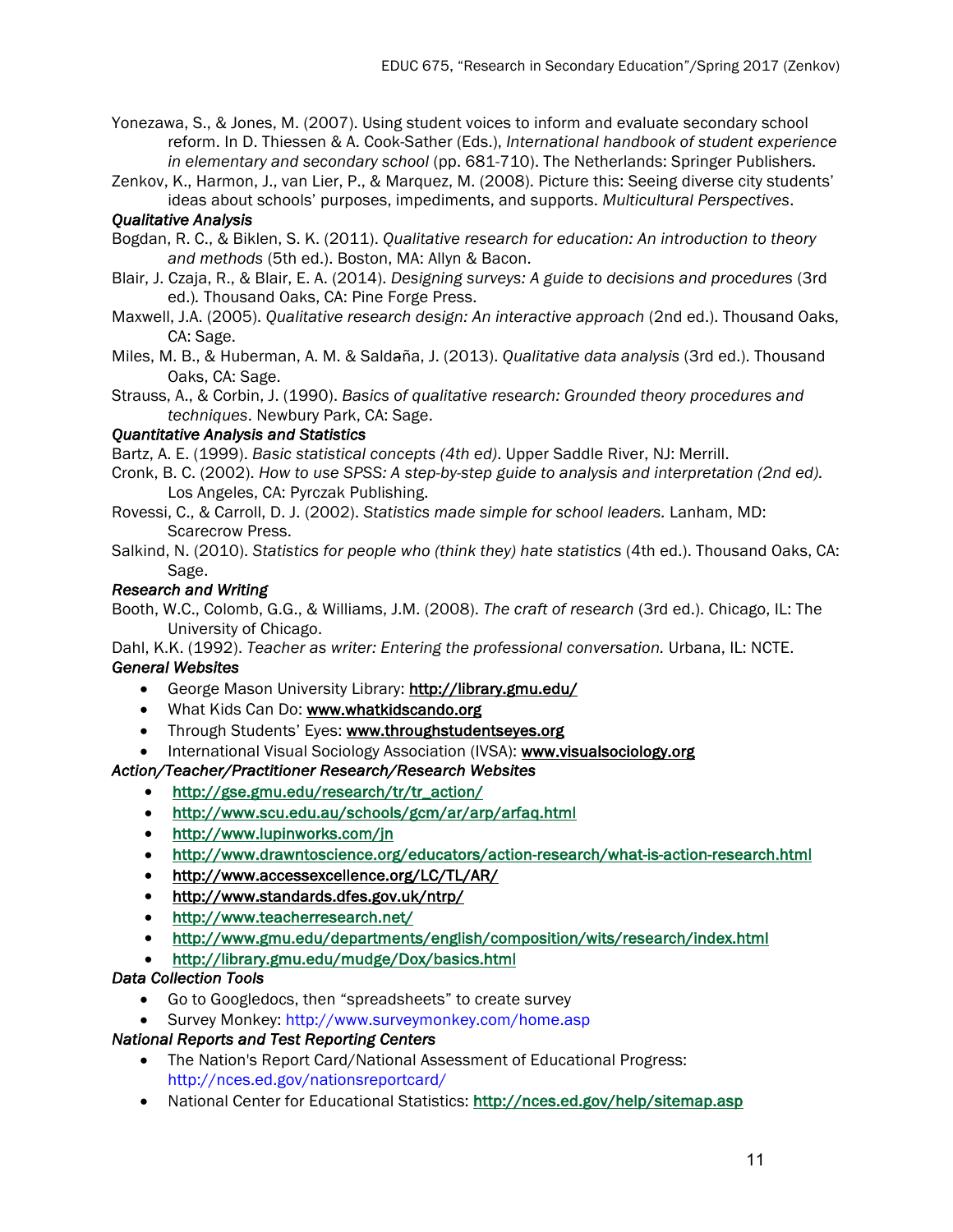• TIMSS and PIRLS (The International Math and Science Study and International Literacy Study): http://www.timss.org/

## *Virginia State Standards*

- Virginia Department of Education: http://www.pen.k12.va.us/
- State of Virginia, SOL Resources: http://www.pen.k12.va.us/VDOE/Instruction/sol.html
- State of Virginia Standards of Learning Test Information: http://www.pen.k12.va.us/VDOE/src/SOLassessments.shtml

#### Tk20 Performance-Based Assessment Submission Requirement

Every student registered for any Secondary Education course with a required Tk20 performancebased assessment(s) (designated as such in the syllabus) is required to submit this/these assessment(s), the Teacher Research Project and Impact Presentation, to Tk20 through 'Assessments' in Blackboard (regardless of whether a course is an elective, a one-time course or part of an undergraduate minor). Failure to submit the assessment to Tk20 (through Blackboard) will result in the course instructor reporting the course grade as Incomplete (IN). Unless this grade is changed upon completion of the required Tk20 submission, the IN will convert to an F nine weeks into the following semester.

## Course Requirements

#### *General*

All assignments should be turned in via Blackboard on the due date indicated in the schedule below. The submission deadline for assignments is Monday midnight (US eastern standard time) each week. All projects must be typed, in 12-point font, with one-inch margins, double-spaced, in Times New Roman font, and follow APA guidelines. Writing quality (including mechanics, organization, and content) is figured into the overall points for each writing assignment, so please proofread carefully. Late papers and projects will not be accepted without penalty, excepting extraordinary circumstances. I am happy to clarify and lend assistance on projects and assignments, but please contact me within a reasonable timeframe. I reserve the right to add, alter, or omit any assignment as necessary during the course of the semester.

*Note: Please title each assignment with your last name, the name of the project/assignment, and the date you are submitting it (e.g., Smith\_Literature\_Review\_Draft\_9-1-12).*

#### *Attendance, Participation, and Peer Feedback (15 points)*

Students are expected to attend *all* class periods of courses for which they register. Class participation—both in online and face-to-face settings—is important not only to the individual student, but to the class as whole. Class participation is a factor in grading; instructors may use absences, tardiness, or early departures as de facto evidence of non-participation and as a result lower the grade. Participants are expected to read the assigned materials, complete online activities including pre-session Blackboard assignments, arrive promptly, attend all class meetings for the entire session, and participate in online and face-to-face class discussions. It is your responsibility to offer insights, questions, comments, and concerns from the readings; I suggest that you keep a reading log that includes both notes on and reactions to each reading. This log could also contain the field notes that you will take on your classroom as you complete your research project. If, due to an emergency, you will not be able to participate during a given week of class, please contact me as soon as possible and certainly prior to any face-to-face class time; it's best to do so via my email or my mobile phone (216.470.2384). Students are responsible for obtaining information given during class discussions despite attendance. Demonstration of positive and collaborative professional dispositions toward colleagues during peer review, along with a willingness to accept constructive criticism, is a course expectation.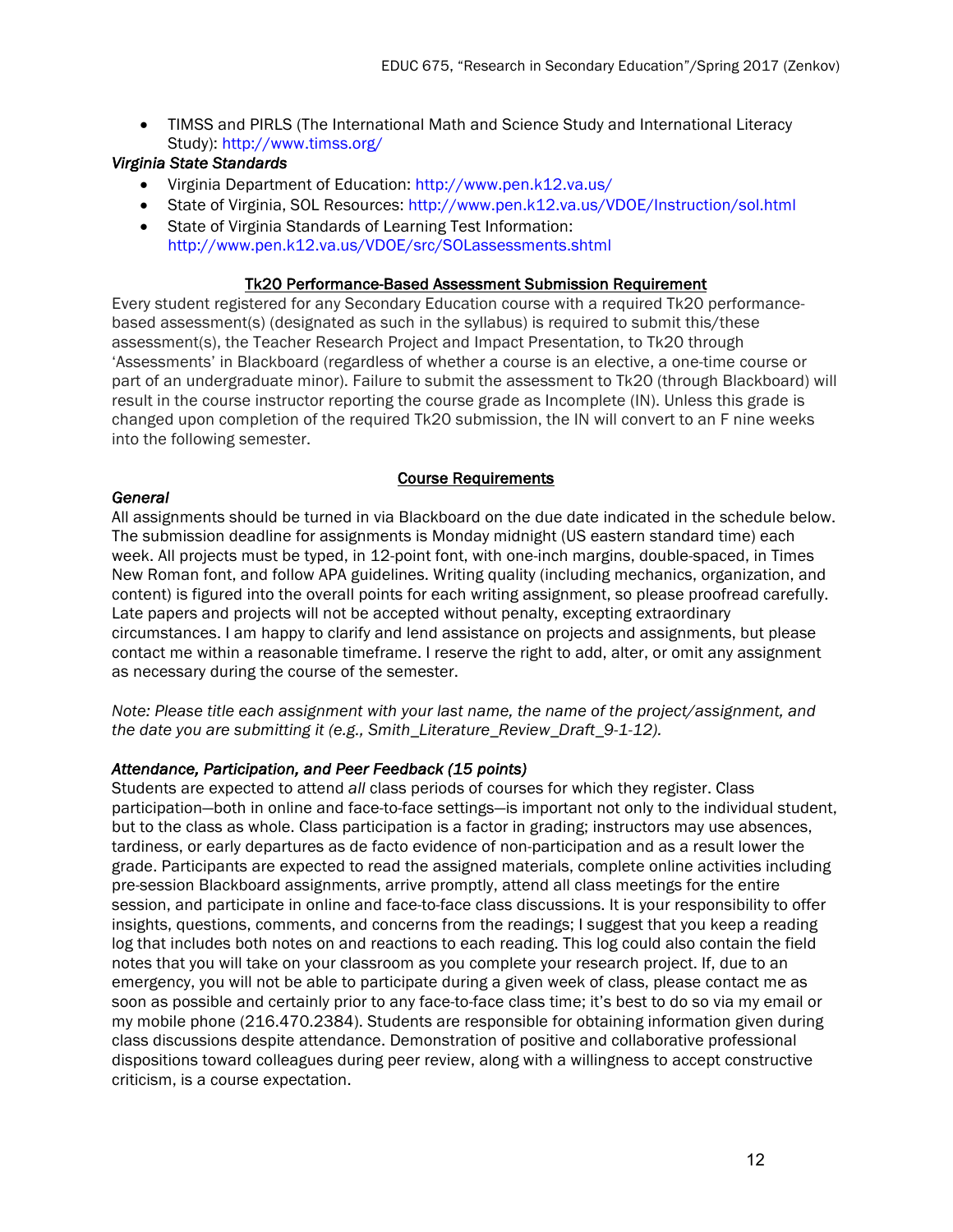By virtue of agreeing to work together in this course we instantly formed a new community. This community will be rooted in mutual respect and shared responsibility; these foundations translate into consistent and punctual attendance and active participation in all class activities. My goal is to develop a comfortable online and face-to-face classroom community where risk-taking is encouraged; we can only grow through such open-heartedness. Your attendance, thoughtfulness, clarity, and active sharing of responsibility for our classroom community will affect your grade. It is your responsibility to share and respond with insights, questions, comments, concerns, and artifacts from the readings and your teaching and research experiences. Absences and tardies—in both online and campus class sessions—will impact your grade. Two tardies are equal to one absence, and missing 30% or more of class sessions will result in automatic course failure. Please turn off all mobile phones, computers, and pagers when you participate in our class.

You will have the chance to work with a peer review group across the semester as you draft and craft your research project. A peer reviewer is first of all a colleague whom you trust personally and professionally. S/he is also someone who is kind but courageous about asking provocative questions about your work and your perspective. In our course, a significant amount of in- and out-of-class time will be spent in our peer review groups, and I will offer you tools to use to support the creation and revision of each section of your research reports. These activities will require that you follow the outlined procedures quite closely—not religiously or without modification—but trusting the peer review process and your peers. Let's keep in mind that peer reviewers intend not just to know their own work but to understand the contexts, circumstances, and settings of their peers' efforts. Let us also be advocates for each other's critical reflections on our teaching practices. We will establish non-negotiables for our work as a class and for each of our peer review groups.

## *Blackboard Participation and Assignments (10 points)*

Participants are expected to log onto Blackboard at least three times weekly. The Blackboard URL is https://mymasonportal.gmu.edu/webapps/portal/frameset.jsp. Each member of our class will be responsible for contributing at least one posting to each discussion, accompanied by one artifact that is related to the ideas and/or events described in your posting. Each class member will also be required to respond to at least two peers each week. Please post contributions by the end of the week in which the topic is discussed. Discussion postings should be thorough and thoughtful. Just posting an "I agree/disagree with your comment" or "I think the same" to someone else's thoughts is not considered adequate. *Note: Access to the Internet to search for resources and to engage in online course related activity is required approximately three times per week.* 

1) Assignment  $#1$  (due Sunday, January 29<sup>th</sup>)

Post a brief biographical sketch introducing yourself to the class. Attach a photo of yourself, preferably a close-up of you in your work environment. Then respond to the following questions on the Discussion Board and upload one accompanying image or artifact that relates to the ideas or experiences you describe:

- What has your experience been in reading education research studies, reports or articles? How have they been beneficial?
- Have you conducted or taken part in a research project or study? If so, please describe the experience, including your role.
- What do you believe the benefits of conducting research in your own classroom might be?

2) Assignment #2 (due Sunday, February 5th)

Briefly respond to the following questions on the Discussion Board, then upload an artifact that relates to the ideas/experiences you describe:

• What are three to five research questions you might address with your research? Be sure that these are "how" questions rather than "yes/no" questions. With whom might you collaborate to conduct your project? In particular, how might you involve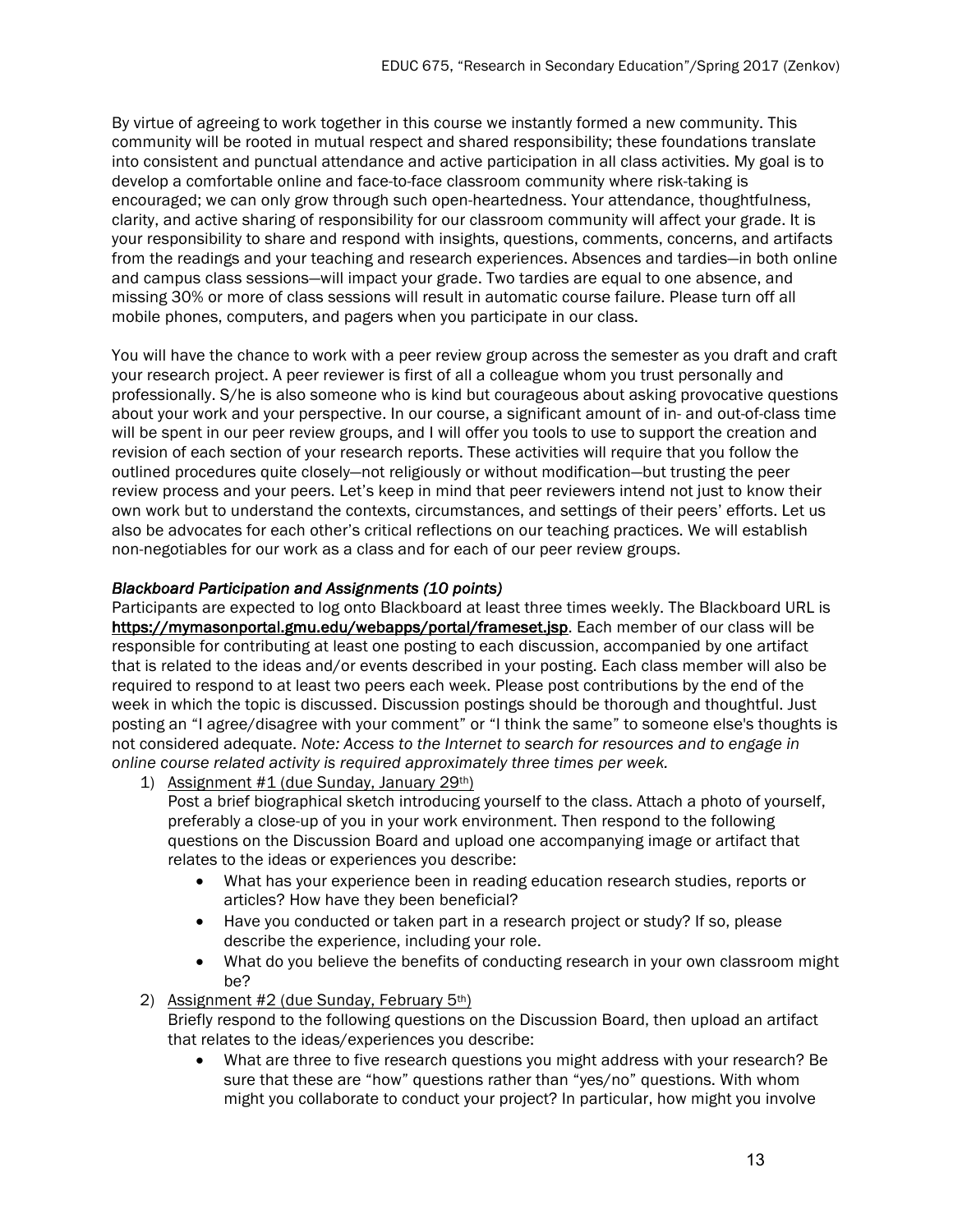your students in your research project?

- Action, teacher, or practitioner research is often criticized because the outcomes are not generalizable. How might you respond to this concern in defending action, teacher, or practitioner research as a viable research method?
- 3) Assignment #3 (due Sunday, February 19th)

Briefly respond to the following questions on the Discussion Board, then upload an artifact that represents an example of the data you have collected so far:

- What will be your primary data collection methods? And what will be your specific teaching interventions?
- How will you ensure that you have met any ethical challenges associated with conducting research on your teaching and followed your school's ethics policy regarding the collection of data?
- How will you TRIANGULATE the data collection in your study? What three sources will you consider for at least one of your research questions?
- How will you insure that your study is VALID and your data collection techniques are RELIABLE?
- 4) Assignment #4 (due Sunday, March 26<sup>th</sup>)

Briefly respond to the following questions on the Discussion Board, then upload an artifact that represents an example of the data you have collected so far:

- What is an example of the most interesting, surprising, consistent, or representative data you have gathered this week?
- What initial sense (analysis!) have you made of any data you collected this week or thus far?

#### 5) Assignment #5 (due Sunday, April 16th)

Briefly respond to the following questions on the Discussion Board, then upload an artifact that represents an example of the data you have collected so far:

- What sense (analysis!) have you made of any data you collected this week or thus far?
- What challenges do you anticipate facing in writing up the results of your final research project?
- What have been your top two or three questions about this action research work thus far? That is, questions about the PROCESS of doing action research, the challenges of doing it.

#### *Action/Teacher/Practitioner Research Project Draft Components (15 points)*

You will submit for instructor and peer review the following draft sections of your action, teacher, or practitioner research paper: introduction/contexts, literature review, methodology, findings, and discussion/action plan. Due dates of these drafts are listed in the schedule below, and the specific elements of these sections will be provided via samples, descriptions, and rubrics. Completing these draft elements will scaffold you toward completion of your final project—a very good thing.

# *Action/Teacher/Practitioner Research Project (60 points)*

Participants will design and conduct an action, teacher, or practitioner research project that is relevant to their present or future teaching positions. Outlines, examples, descriptions, and rubrics of these projects will be provided. You will write a literature review and proposal for this project, collect and analyze preliminary data, and share the results of your study with both our class (and potentially an outside audience) in a PowerPoint presentation. It is possible to partner with another student for the purpose of sharing data and researching different aspects of a common topic; each partner, however, must submit an original, stand-alone report. Each participant will make an in-class tenminute presentation (ungraded) on her/his project; an outline and examples of these presentations will be provided. Please note that projects or papers submitted for credit in another course cannot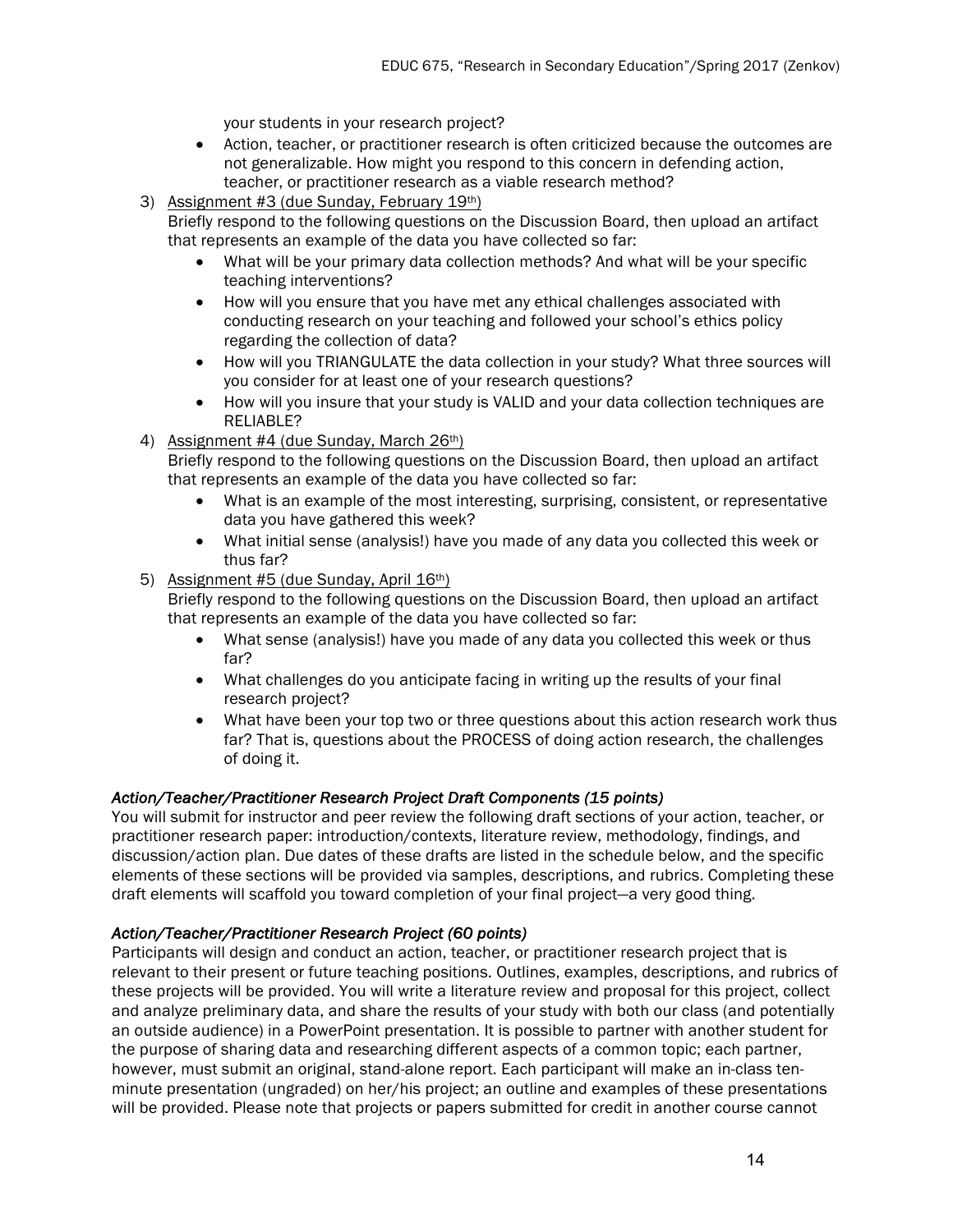also be used for a grade in this course. Your data sources for this project must include either (or both) of the following artifacts: 1) visual representations (images or photographs of your classroom, students at work, etc.); 2) student feedback related to your research question and your teaching intervention. When considering research topics, you should identify a research question that really matters to you. It should be something about which you are curious and with which you are willing to spend time researching and learning. In the words of a former Mason student, "If you aren't eager to spend several days curled up reading about your topic, then it's not love, and you need to ditch it and find another topic."

#### *Action/Teacher/Practitioner Research Impact Presentation*

Working independently you will identify an authentic, alternative, preferably contemporary mediabased method through which you will share the impact of your teacher research—to an audience you care about and/or to an audience that you think should care about your teacher research work. While you will make a brief presentation of your individual research findings in class, the mission of this assignment is for you to design and enact a presentation that moves the public understanding of your study along. You might choose to create a presentation that highlights your project and findings. You might highlight the very importance of action, teacher, or practitioner research. You are encouraged to display and present these findings in an alternative setting and through creative means, with your primary goal being engaging in an exercise in demonstrating the significance of your research to the broader world. You may potentially share your project with the Secondary Program Faculty and members of the larger college or educational community.

#### Assessment and Mastery Grading

All assignments will be evaluated holistically using a mastery grading system; the general rubric is described below, and a specific rubric provided with each assignment. A student must demonstrate "mastery" of each requirement of an assignment; doing so will result in a "B" level score. Only if a student additionally exceeds the expectations for that requirement—through quality, quantity, or the creativity of her/his work—will she/he be assessed with an "A" level score. With a mastery grading system, students must *choose* to "go above and beyond" in order to earn "A" level scores.

- "A" level score = Student work is well-organized, exceptionally thorough and thoughtful, candid, and completed in a professional and timely manner. Student followed all format and component guidelines, as well as including additional relevant component. Student supports assertions with multiple concrete examples and/or explanations. Significance and/or implications of observations are fully specified and extended to other contexts. Student work is exceptionally creative, includes additional artifacts, and/or intentionally supports peers' efforts.
- "B" level score = Student work is well organized, thorough, thoughtful, candid, and completed in a professional and timely manner. Student followed all format and component guidelines. Student supports assertions with concrete examples and/or explanations. Significance and/or implications of observations are fully specified.
- "C" level score = Student provides cursory responses to assignment requirements. Student did not follow all format and component guidelines. Development of ideas is somewhat vague, incomplete, or rudimentary. Compelling support for assertions is typically not provided.
- "F" level score = Student work is so brief that any reasonably accurate assessment is impossible.

#### *Grading Scale*

| $A = 95 - 100\%$ | $B = 83 - 86%$ |
|------------------|----------------|
| $A = 90 - 94\%$  | $B = 80-82%$   |
| $B+ = 87-89%$    | $C = 70-79%$   |

 $F =$  Below 70%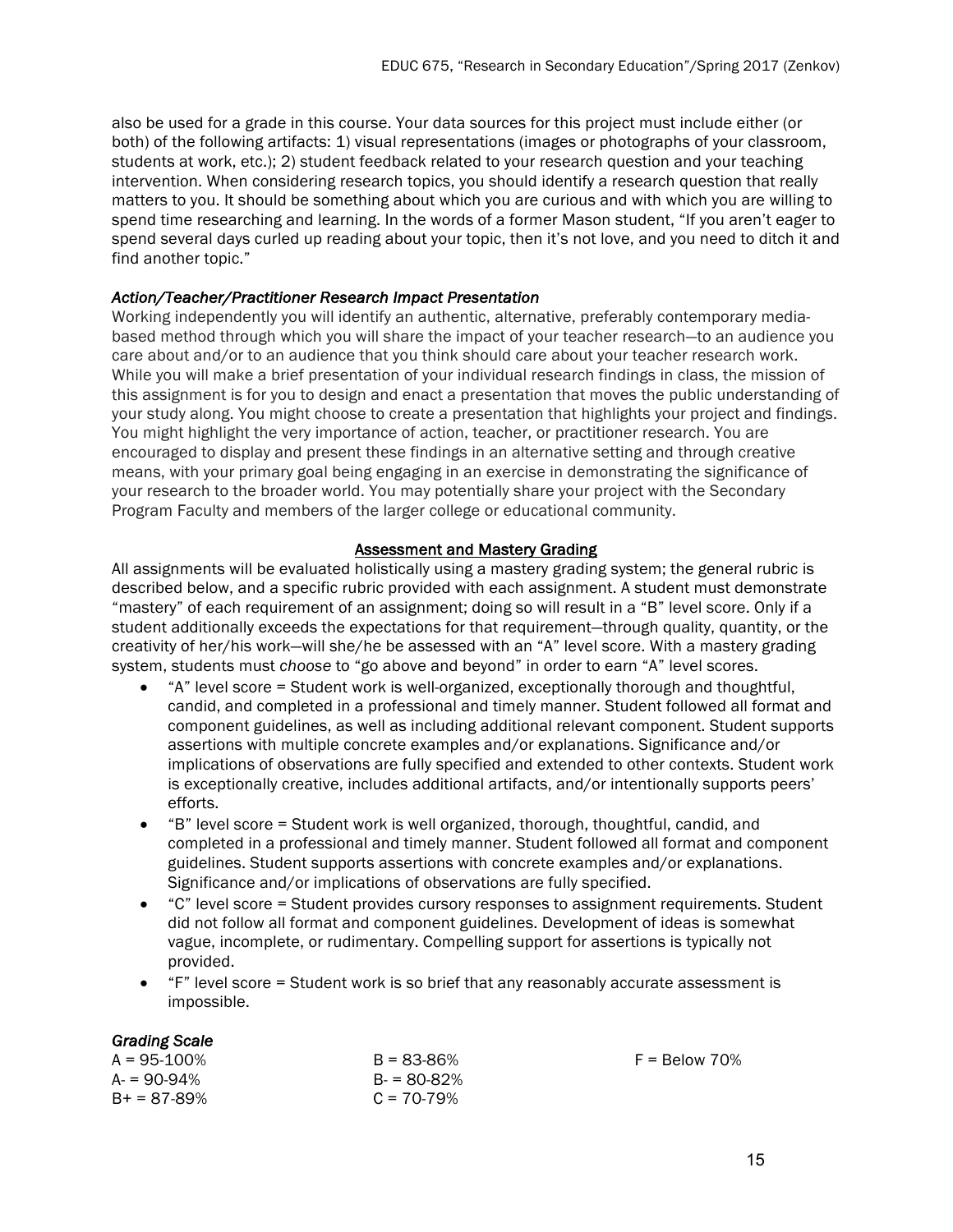Incomplete (IN): This grade may be given to students who are passing a course but who may be unable to complete scheduled course work for a cause beyond reasonable control. The student must then complete all the requirements by the end of the ninth week of the next semester, not including summer term, and the instructor must turn in the final grade by the end of the 10th week. Faculty may grant an incomplete with a contract developed by the student with a reasonable time to complete the course at the discretion of the faculty member.

## *Assignments/Possible Points*

Attendance, Participation, and Peer Feedback = 15 points Blackboard Participation and Assignments = 10 points Action/Teacher/Practitioner Research Project Draft Components = 15 points

- Introduction/Contexts
- Literature Review
- Methodology
- Findings
- Discussion/Action Plan

Action/Teacher/Practitioner Research Project (including presentation) = 60 points Total =  $100$  point

#### Professional Dispositions

Students are expected to exhibit professional behaviors and dispositions at all times.

#### Core Values Commitment

The College of Education & Human Development is committed to collaboration, ethical leadership, innovation, research-based practice, and social justice. Students are expected to adhere to these principles: http://cehd.gmu.edu/values/.

#### GMU/CEHD Policies and Resources for Students

#### *Policies*

- Students must adhere to the guidelines of the Mason Honor Code (see http://oai.gmu.edu/the-mason-honor-code/).
- Students must follow the university policy for Responsible Use of Computing (see http://universitypolicy.gmu.edu/policies/responsible-use-of-computing/).
- Students are responsible for the content of university communications sent to their Mason email account and are required to activate their account and check it regularly. All communication from the university, college, school, and program will be sent to students solely through their Mason email account.
- Students with disabilities who seek accommodations in a course must be registered with George Mason University Disability Services. Approved accommodations will begin at the time the written letter from Disability Services is received by the instructor (see http://ods.gmu.edu/).
- Students must follow the university policy stating that all sound emitting devices shall be silenced during class unless otherwise authorized by the instructor.

#### *Campus Resources*

• Support for submission of assignments to Tk20 should be directed to tk20help@gmu.edu or https://cehd.gmu.edu/aero/tk20. Questions or concerns regarding use of Blackboard should be directed to http://coursessupport.gmu.edu/.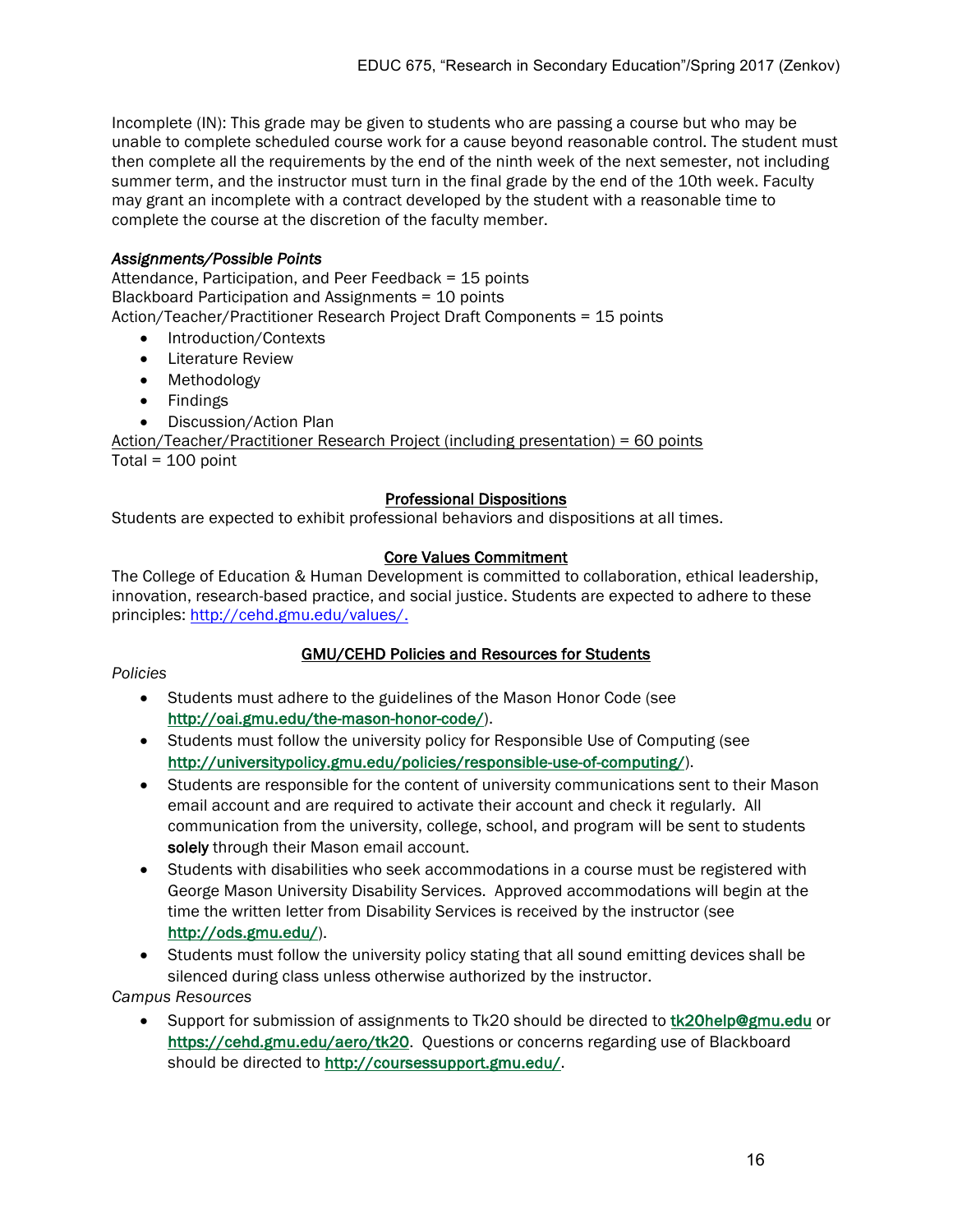- The Writing Center provides a variety of resources and services (e.g., tutoring, workshops, writing guides, handbooks) intended to support students as they work to construct and share knowledge through writing (see http://writingcenter.gmu.edu/).
- The Counseling and Psychological Services (CAPS) staff consists of professional counseling and clinical psychologists, social workers, and counselors who offer a wide range of services (e.g., individual and group counseling, workshops and outreach programs) to enhance students' personal experience and academic performance (see http://caps.gmu.edu/).
- The Student Support & Advocacy Center staff helps students develop and maintain healthy lifestyles through confidential one-on-one support as well as through interactive programs and resources. Some of the topics they address are healthy relationships, stress management, nutrition, sexual assault, drug and alcohol use, and sexual health (see http://ssac.gmu.edu/). Students in need of these services may contact the office by phone at 703-993-3686. Concerned students, faculty and staff may also make a referral to express concern for the safety or well-being of a Mason student or the community by going to http://ssac.gmu.edu/make-a-referral/.

# GSE/CEHD Information

For additional information on the College of Education and Human Development, Graduate School of Education, please visit our website [See http://gse.gmu.edu/]

#### Human Subjects Research Review Process

Any research or action, teacher, or practitioner research that will be publicly disseminated must have prior approval of the GMU Human Subjects Review Board (HSRB). Action, teacher, or practitioner research that is used solely for the purpose of studying pedagogical aspects may be conducted without additional permission but cannot be disseminated. Detailed information on what is involved in submitting a proposal to the Review Board is available from the following web site: http://oria.gmu.edu/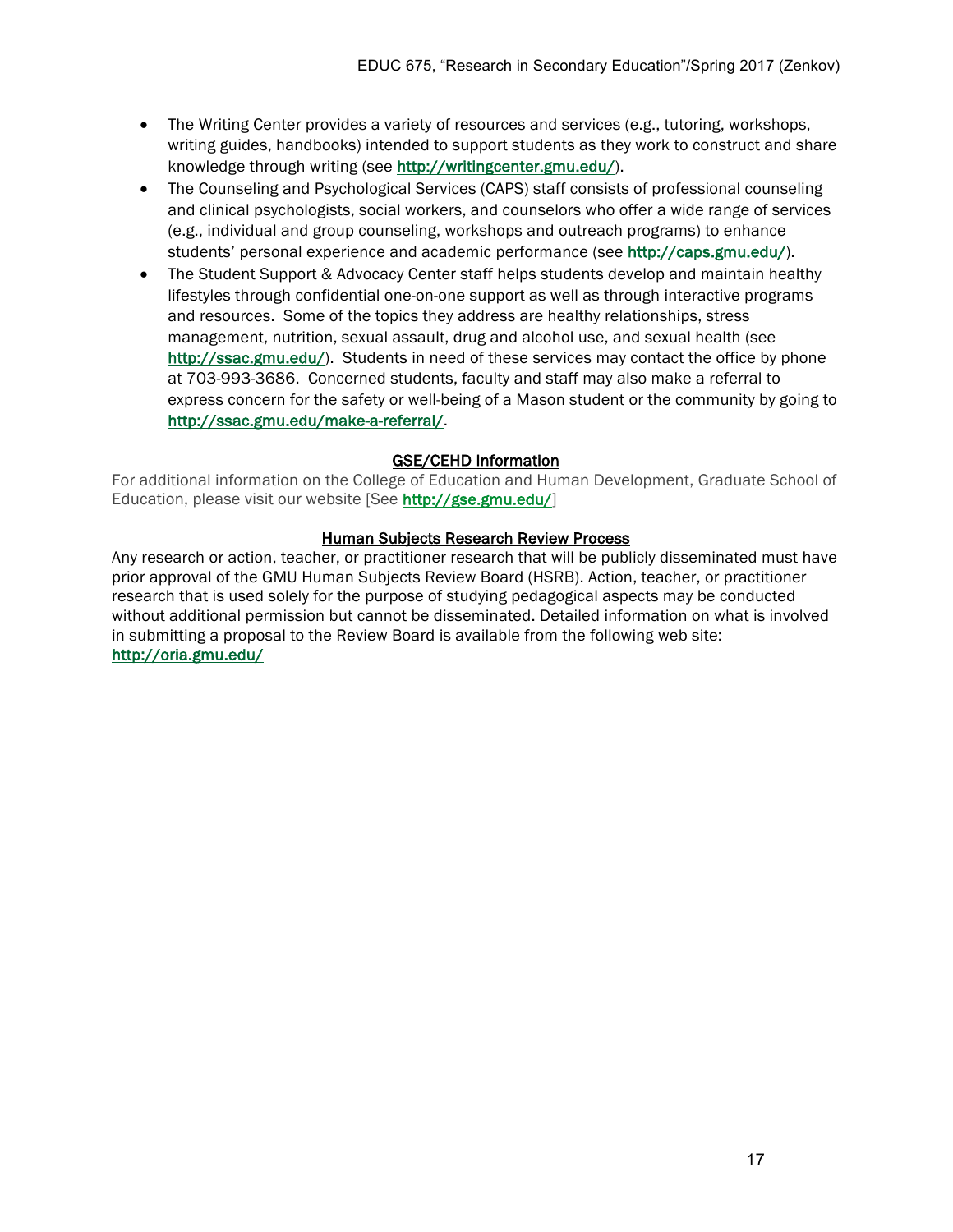| <b>Details</b>                                                                                                                      | <b>Topic/Activity</b>                                                                                                                                                                                                                                                                                                      | Assignment due                                                                                                              | Reading                                                                                                                                 |
|-------------------------------------------------------------------------------------------------------------------------------------|----------------------------------------------------------------------------------------------------------------------------------------------------------------------------------------------------------------------------------------------------------------------------------------------------------------------------|-----------------------------------------------------------------------------------------------------------------------------|-----------------------------------------------------------------------------------------------------------------------------------------|
| Week 1<br>Jan 23rd<br><b>Whole Class</b><br>4:30-7:10 pm                                                                            | • Introductions, course overview, syllabus,<br>requirements<br>• Introduction to action/teacher/practitioner<br>research and Youth Participatory Action<br>Research (YPAR)<br>• Dissection of an Action Research Project and<br>Timeline<br>• Action research exemplar presentations from<br>rockstar teacher researchers! | • None!                                                                                                                     | • None!                                                                                                                                 |
| Week 2<br>Jan 30th<br>Green Group<br>5:00-6:00<br><b>Gold Group</b><br>$6:10-7:10$                                                  | • What is action research?<br>• Choosing our research model-AR or YPAR<br>• Dissection of an Introduction                                                                                                                                                                                                                  | • Discussion Board Assignment #1                                                                                            | • Power, Ch. 1, 2, 9<br>• Bautista, et al article<br>• Zenkov, et al YPAR project                                                       |
| Week 3<br>Feb 6th<br><b>Green Group</b><br>5:00-6:30 pm<br>Green<br><b>Conferences</b><br>Round #1<br>4:30-5:00<br>$6:30-7:10$      | • What teaching/learning questions might we<br>address?<br>• Dissection of a Literature Review<br>• Gathering baseline data on your class/students                                                                                                                                                                         | • Discussion Board Assignment #2<br>• Draft Introductions/Contexts<br>• SLMDD Time: Slides, Methods, Data,<br><b>Drafts</b> | • Power, Ch. 3<br>• Exemplar Papers: Select two<br>from Aguirre, Denicola, Dwyer,<br>Lancia, Leathart, Newman,<br>Atallah, Green        |
| Week 4<br>Feb 13th<br><b>Gold Group</b><br>$5:00 - 6:30$ pm<br>Gold<br><b>Conferences</b><br>Round #1<br>4:30-5:00<br>$6:30 - 7:10$ | . What teaching/learning questions might we<br>address?<br>• Dissection of a Literature Review<br>• Gathering baseline data on your class/students                                                                                                                                                                         | • SLMDD Time: Slides, Methods, Data,<br><b>Drafts</b>                                                                       | • Power, Ch. 3<br><b>• Exemplar Papers: Select two</b><br>from Aguirre, Denicola, Dwyer,<br>Lancia, Leathart, Newman,<br>Atallah, Green |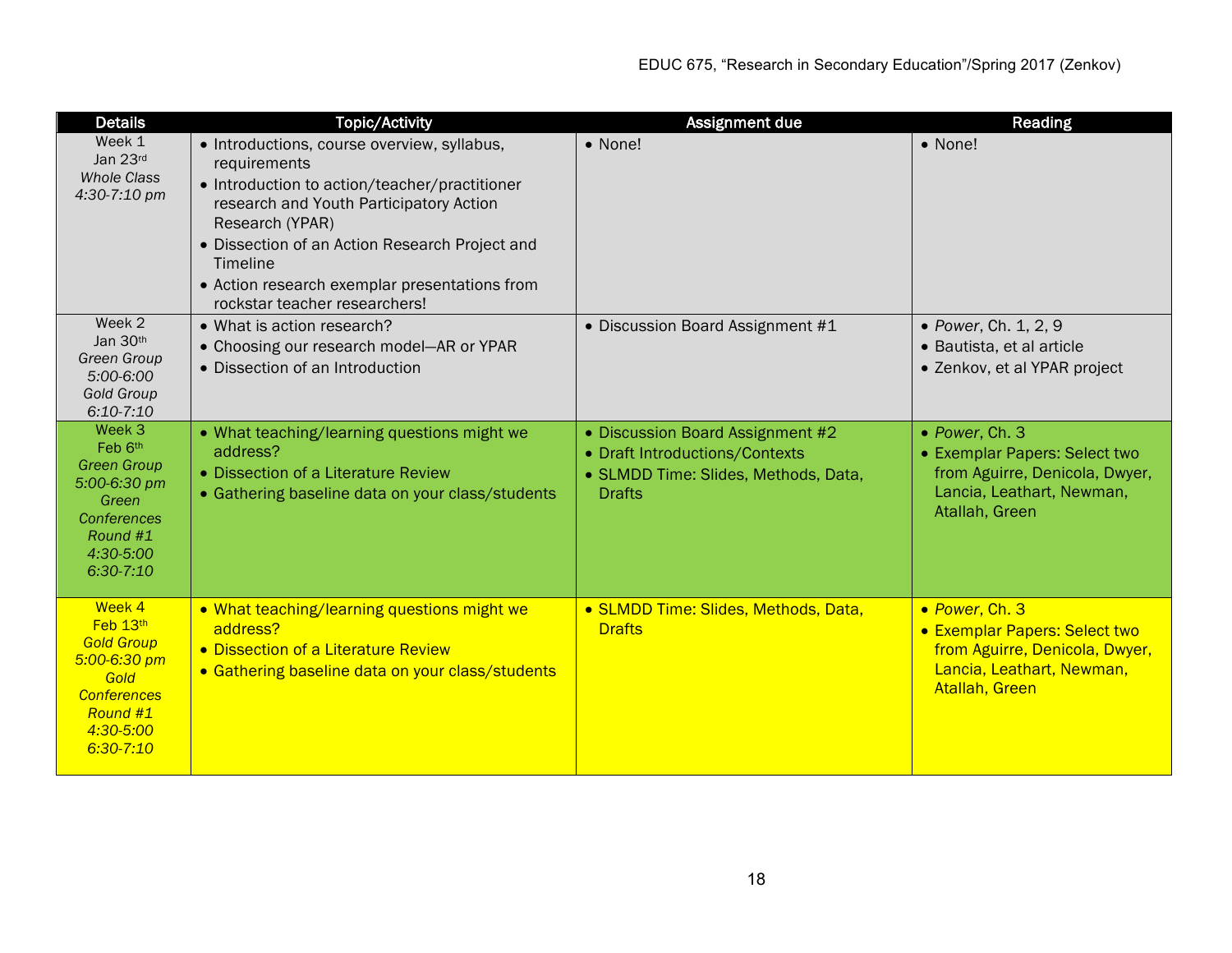| Week <sub>5</sub><br>Feb 20th<br><b>Green Group</b><br>5:00-6:30 pm<br>Green<br>Conferences<br>Round #2<br>4:30-5:00<br>$6:30-7:10$ | • Developing research questions and research<br>plan<br>• Dissection of a Methodology<br>• Data collection!                     | • Discussion Board Assignment #3<br>• Draft Literature Reviews<br>• SLMDD Time: Slides, Methods, Data,<br><b>Drafts</b> | • Power, Ch. 4<br>• Exemplar Papers: Select two<br>from Barton, Brand, Golobic,<br>Hannon, Steele, Howick,<br>Viccorra                       |
|-------------------------------------------------------------------------------------------------------------------------------------|---------------------------------------------------------------------------------------------------------------------------------|-------------------------------------------------------------------------------------------------------------------------|----------------------------------------------------------------------------------------------------------------------------------------------|
| Week 6<br>Feb 27th<br><b>Gold Group</b><br>$5:00 - 6:30$ pm<br>Gold<br><b>Conferences</b><br>Round #2<br>4:30-5:00<br>$6:30 - 7:10$ | • Developing research questions and research<br>plan<br>• Dissection of a Methodology<br>• Data collection!                     | • SLMDD Time: Slides, Methods, Data,<br><b>Drafts</b>                                                                   | · Power, Ch. 4<br>• Exemplar Papers: Select two<br>from Barton, Brand, Golobic,<br>Hannon, Steele, Howick,<br>Viccorra                       |
| Week 7<br>Mar 6th<br><b>Green Group</b><br>5:00-6:30 pm<br>Green<br><b>Conferences</b><br>Round #3<br>4:30-5:00<br>$6:30-7:10$      | • Our research plans, interventions, and data<br>collection methods<br>• Dissection of a Findings section<br>• Data collection! | • Draft Methodologies<br>• SLMDD Time: Slides, Methods, Data,<br><b>Drafts</b>                                          | • Power, Ch. 5-6<br>• Exemplar Papers: Select two<br>from Lima-Whitney, McCusker,<br>McNeive, Mitro, Polen, Snow,<br>Kendrick, Araneo        |
| Week #8<br>Mar 13th                                                                                                                 | . No class due to Mason spring break!                                                                                           | • None!                                                                                                                 | • None!                                                                                                                                      |
| Week 9<br>Mar 20th<br><b>Gold Group</b><br>5:00-6:30 pm<br><b>Gold Conferences</b><br>Round #3<br>4:30-5:00<br>$6:30 - 7:10$        | . Our research plans, interventions, and data<br>collection methods<br>• Dissection of a Findings section<br>• Data collection! | • SLMDD Time: Slides, Methods, Data,<br><b>Drafts</b>                                                                   | • Power, Ch. 5-6<br>• Exemplar Papers: Select two<br>from Lima-Whitney, McCusker,<br>McNeive, Mitro, Polen, Snow,<br><b>Kendrick, Araneo</b> |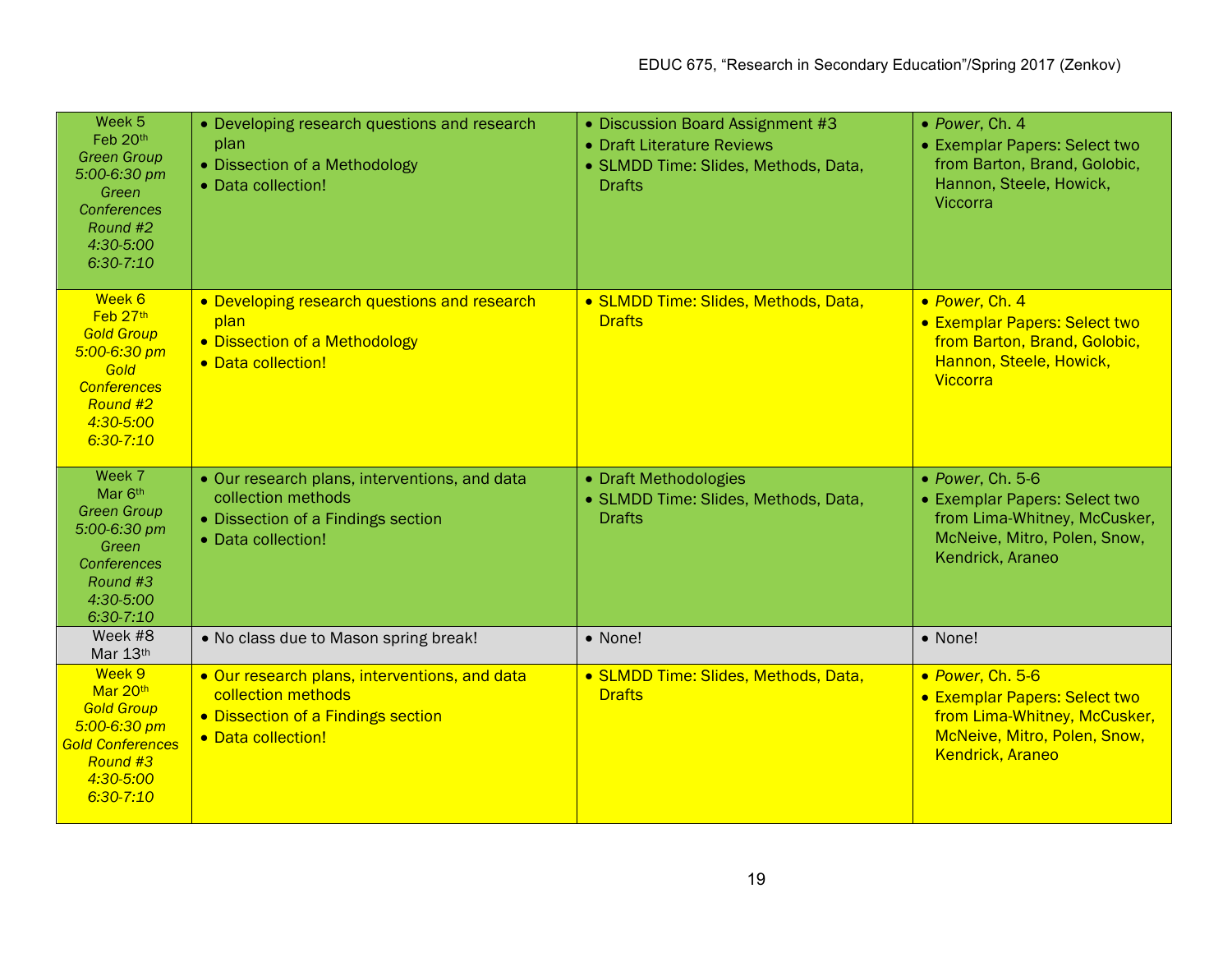| Week 10<br>Mar 27th<br><b>Green Group</b><br>5:00-6:30 pm<br>Green<br>Conferences<br>Round #4<br>4:30-5:00<br>$6:30-7:10$        | • Our data analyses, patterns, outliers, and<br>findings<br>• Dissection of a Discussion section<br>• Data collection! | • Discussion Board Assignment #4<br>• Draft Findings<br>• SLMDD Time: Slides, Methods, Data,<br><b>Drafts</b>    | • Power, Ch. 7-8<br>• Exemplar Papers: Select two<br>from Baney, Long, Sharp,<br>Walsleben, Stone, Vranas,<br>Weatherholtz, and Riddick        |
|----------------------------------------------------------------------------------------------------------------------------------|------------------------------------------------------------------------------------------------------------------------|------------------------------------------------------------------------------------------------------------------|------------------------------------------------------------------------------------------------------------------------------------------------|
| Week 11<br>Apr 3rd<br><b>Gold Group</b><br>5:00-6:30 pm<br><b>Gold Conferences</b><br>Round #4<br>4:30-5:00<br>$6:30 - 7:10$     | • Our data analyses, patterns, outliers, and<br>findings<br>• Dissection of a Discussion section<br>• Data collection! | • SLMDD Time: Slides, Methods, Data,<br><b>Drafts</b>                                                            | • Power, Ch. 7-8<br>• Exemplar Papers: Select two<br>from Baney, Long, Sharp,<br>Walsleben, Stone, Vranas,<br><b>Weatherholtz, and Riddick</b> |
| Week 12<br>Apr 10th                                                                                                              | . No class due to school divisions' spring breaks!                                                                     | • None!                                                                                                          | • None!                                                                                                                                        |
| Week 13<br>Apr 17th<br><b>Green Group</b><br>5:00-6:30 pm<br>Green<br><b>Conferences</b><br>Round #5<br>4:30-5:00<br>$6:30-7:10$ | · Our data analyses, patterns, outliers, and<br>findings<br>• Data collection!                                         | · Discussion Board Assignment #5<br>• Draft Discussions<br>• SLMDD Time: Slides, Methods, Data,<br><b>Drafts</b> | • Power, Ch. 7-8<br>• Exemplar Papers: Select two<br>from Hahne, Patterson,<br>Peckenham, Sutton, Townsend,<br>and Tate                        |
| Week 14<br>Apr 24th<br><b>Gold Group</b><br>$5:00 - 6:30$ pm<br><b>Gold Conferences</b><br>Round #5<br>4:30-5:00<br>$6:30-7:10$  | • Our data analyses, patterns, outliers, and<br>findings<br>• Data collection!                                         | • SLMDD Time: Slides, Methods, Data,<br><b>Drafts</b>                                                            | • Power, Ch. 7-8<br>• Exemplar Papers: Select two<br>from Hahne, Patterson,<br>Peckenham, Sutton, Townsend,<br>and Tate                        |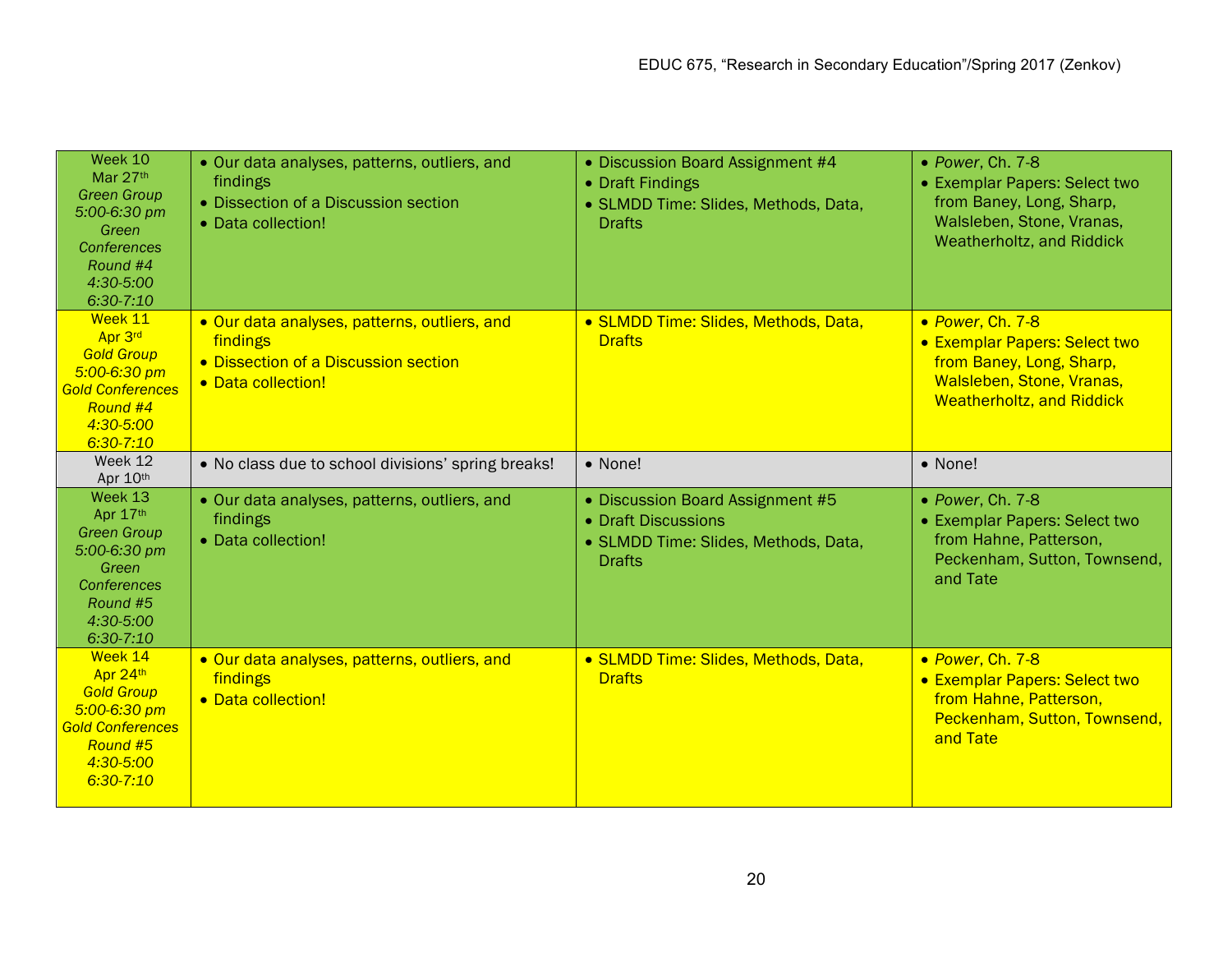| Week 15<br>May $1st$<br>Whole Class | • Returning to the whole research project<br>Research presentations | • Research presentations                                                                                           | • None! |
|-------------------------------------|---------------------------------------------------------------------|--------------------------------------------------------------------------------------------------------------------|---------|
| Week 16<br>May 8 <sup>th</sup>      | • Research presentations<br>• Course evaluations                    | • Research presentations<br>• Final research projects and presentations<br>due to Blackboard/Tk20 by Fri, May 12th | • None! |

*Whole Group meetings are highlighted in grey*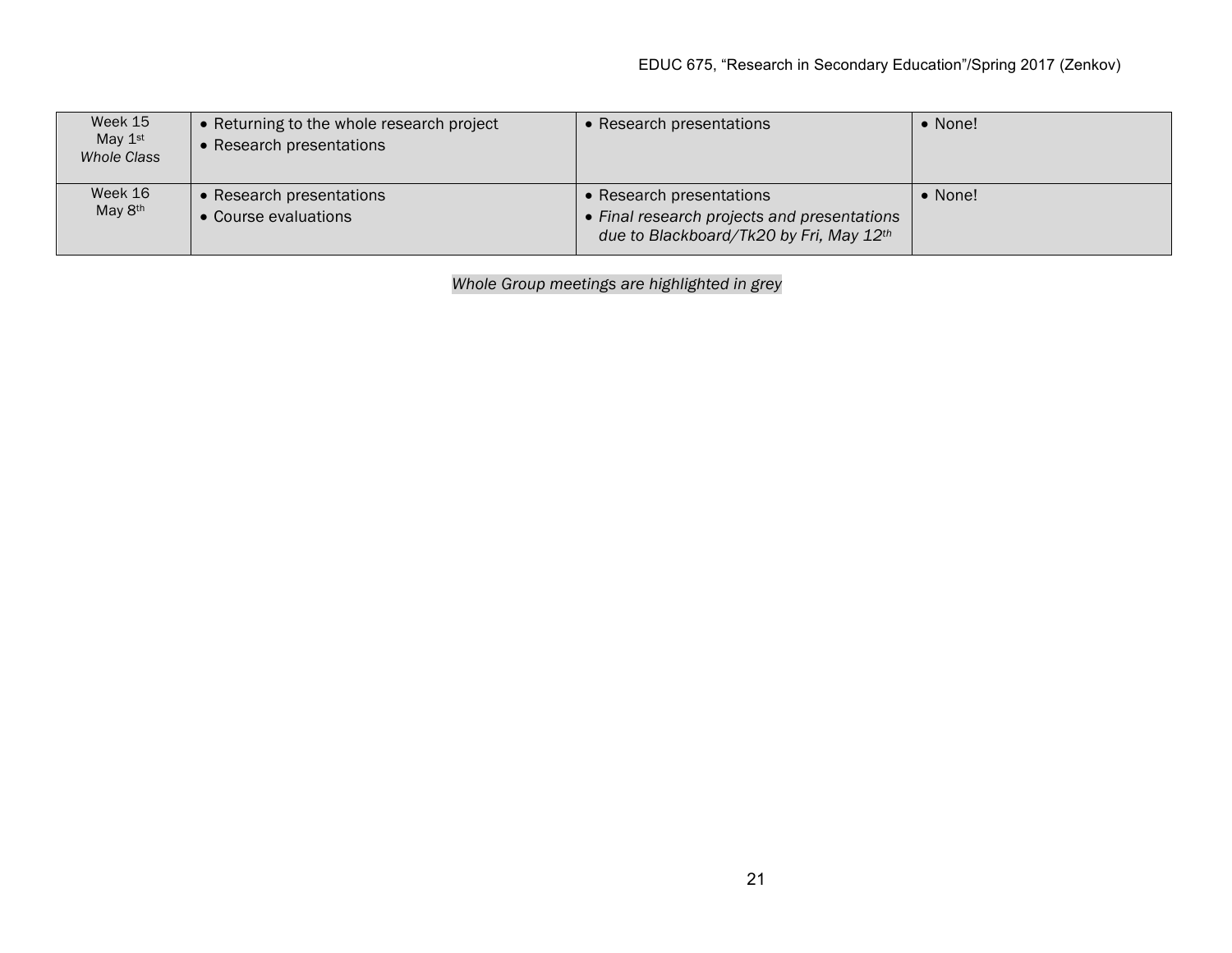#### EDUC 675, "Research in Secondary Education" *Teacher Research Project Description and Assessment Rubric (60 points) (Includes suggested page lengths for each section)*

# Title Page and Abstract (2 points possible)

Your title can be as creative as you like—take researcher/artistic license with this. In 125 to 150 words, what was your study about? What was your major finding? An abstract writing strategy: take one sentence from each section of your final project (introduction, literature review, methodology, findings, and discussion) to craft the perfect abstract. Consider the following questions as you draft your title and abstract:

- 1) Have you provided a single, articulate, concise paragraph of no more than 150 words?
- 2) Does your abstract concisely describe your purpose and the context, method, key findings, and significance of your research?

| Suggested 2 pages: 1 page for title, 1 page for abstract |                          |                               |                             |                               |
|----------------------------------------------------------|--------------------------|-------------------------------|-----------------------------|-------------------------------|
| Rubric                                                   | Does not meet            | Approaches                    | <b>Meets</b>                | <b>Exceeds</b>                |
| Score                                                    | expectations             | expectations                  | expectations                | expectations                  |
|                                                          |                          |                               |                             |                               |
| <b>Grade Score</b>                                       |                          |                               | B to B+                     | A-to A                        |
|                                                          | Less than 1.4 points     | $1.4 - 1.5$ points            | $1.6 - 1.7$ points          | $1.8 - 2$ points              |
| <b>Title and</b>                                         | Project is so brief,     | Project includes only general | Project includes an         | Project includes a concise    |
| Abstract                                                 | incomplete, or off-topic | statements about the study.   | identifiable summary (max   | (max 150 words) summary       |
|                                                          | that any reasonably      | Information on methods and    | 150 words) that addresses   | that reports factually on the |
|                                                          | accurate assessment is   | procedures to be followed is  | the purpose of the study.   | purpose of the study and the  |
|                                                          | impossible.              | sketchy or missing. Falls     | Touches on methods and      | methods and procedures to     |
|                                                          |                          | short of 150 words or greatly | procedures to be followed,  | be followed.                  |
|                                                          |                          | exceeds the 150-word limit    | but is not sharply focused. |                               |

# Introduction, Rationale, Area of Focus, and Research Questions (5 points possible)

Briefly describe the setting, including the community, school, students, and other relevant information. Demographic information in your introduction should focus on your school, while demographic information in your methodology should focus specifically on the students you worked with in your study. What is the purpose of your study? What problem or issue are you addressing? Describe why the concerns are important to you and what your research might help you learn as a result of its conduct. What is its background and significance? What is (are) your research question(s)? Do you have a hypothesis? If so, what is it and how did you formulate it? Be sure that your research questions steer you toward a descriptive response. *Please note that your project must focus on student engagement, efficacy, and achievement in/with your subject matter*. Consider the following questions as you draft your introduction, rationale, area of focus, and research questions:

- 1) Have you explained the outgrowth of your study?
- 2) Have you offered perspectives that shaped this question for you?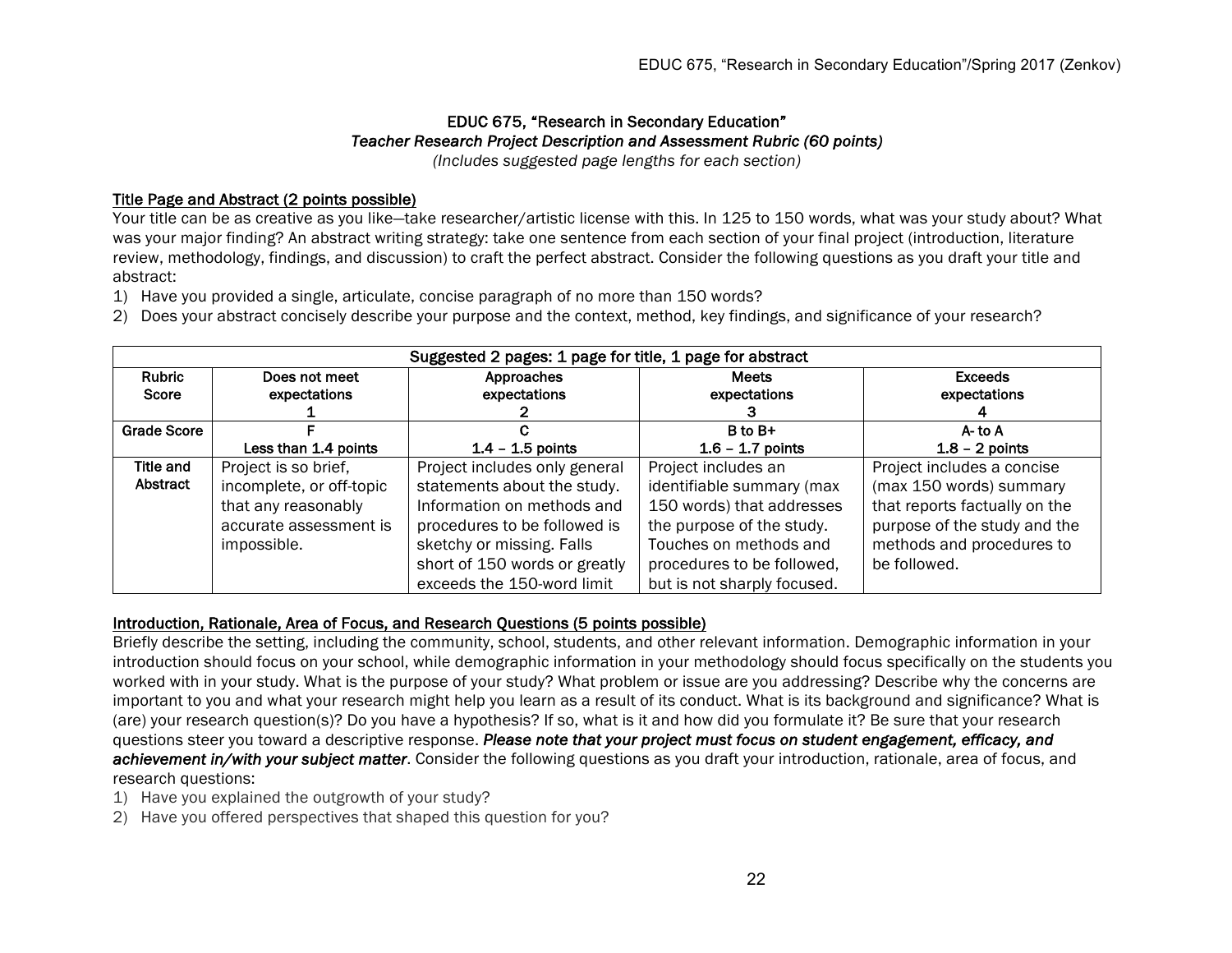- 3) Have you situated the study in terms of explaining the outgrowth of these questions in the context of your work? (e.g., your students, classroom, school, district)
- 4) Have you clearly and concisely explained why this research is important? Have you addressed the broader educational and social significance of this research?
- 5) Have you clearly and concisely stated the research problem?
- 6) Have you clearly and concisely stated your main research question and any sub-questions?
- 7) Have you offered a transition into your literature review?

| Suggested 3-4 pages                                                           |                                                                                                                  |                                                                                                                                                                                                                                                                         |                                                                                                                                                                                                                                                              |                                                                                                                                                                                                                       |
|-------------------------------------------------------------------------------|------------------------------------------------------------------------------------------------------------------|-------------------------------------------------------------------------------------------------------------------------------------------------------------------------------------------------------------------------------------------------------------------------|--------------------------------------------------------------------------------------------------------------------------------------------------------------------------------------------------------------------------------------------------------------|-----------------------------------------------------------------------------------------------------------------------------------------------------------------------------------------------------------------------|
| <b>Rubric Score</b>                                                           | Does not meet<br>expectations                                                                                    | Approaches<br>expectations                                                                                                                                                                                                                                              | <b>Meets</b><br>expectations                                                                                                                                                                                                                                 | <b>Exceeds</b><br>expectations                                                                                                                                                                                        |
| <b>Grade Score</b>                                                            |                                                                                                                  |                                                                                                                                                                                                                                                                         | B to B+                                                                                                                                                                                                                                                      | A-to A                                                                                                                                                                                                                |
|                                                                               | Less than 3.5 points                                                                                             | $3.5 - 3.9$ points                                                                                                                                                                                                                                                      | $4 - 4.4$ points                                                                                                                                                                                                                                             | $4.5 - 5$ points                                                                                                                                                                                                      |
| Introduction,<br>Rationale,<br>Area of<br>Focus, and<br>Research<br>Questions | Project is so brief,<br>incomplete, or off topic<br>that any reasonably<br>accurate assessment is<br>impossible. | Project includes minimal<br>information on the<br>context/theoretical framework<br>for the study. Does not offer a<br>rationale for the study's<br>execution, or does so only<br>superficially. Explicitly states<br>the research question and<br>purpose of the study. | Project includes an adequate<br>context/theoretical<br>framework for the study and<br>a defensible rationale for its<br>execution, though one or<br>both may be weakly<br>developed. Explicitly states<br>the research question and<br>purpose of the study. | Project includes a sound<br>context/theoretical<br>framework for the study<br>and a compelling rationale<br>for its execution. Clearly<br>and explicitly states the<br>research question and<br>purpose of the study. |

## Literature Review (8 points possible)

In order to properly address a research question you need to be familiar with previous investigations of your topic. You should conduct a literature review in which you cite and synthesize a minimum of ten (10) sources and discuss how they informed your design. At least half of these must be from peer-reviewed journals from the past ten years. Teacher research appeals to a broad range of research resources, including reports of teachers' experiences. Transitions should connect one annotated source with the next. At the end of the literature review, include a one-paragraph summary of the major discoveries in your review, connecting these to the focus of your study. References can be from refereed journals, books (generally not textbooks), curriculum resources, and scholarly compilations. NOTE: The literature review should emphasize synthesis and analysis (Bloom, 1956, 1984). *Use direct quotes very sparingly.* Craft your literature review as a story of the study of your topic—as a dialogue between you and these other scholars. Consider the following questions as you draft your literature review:

- 1) Did you conduct an ongoing literature review which informed your research?
- 2) Is the review relevant and connected to your study?
- 3) Is the review adequate, coherent, and analytical?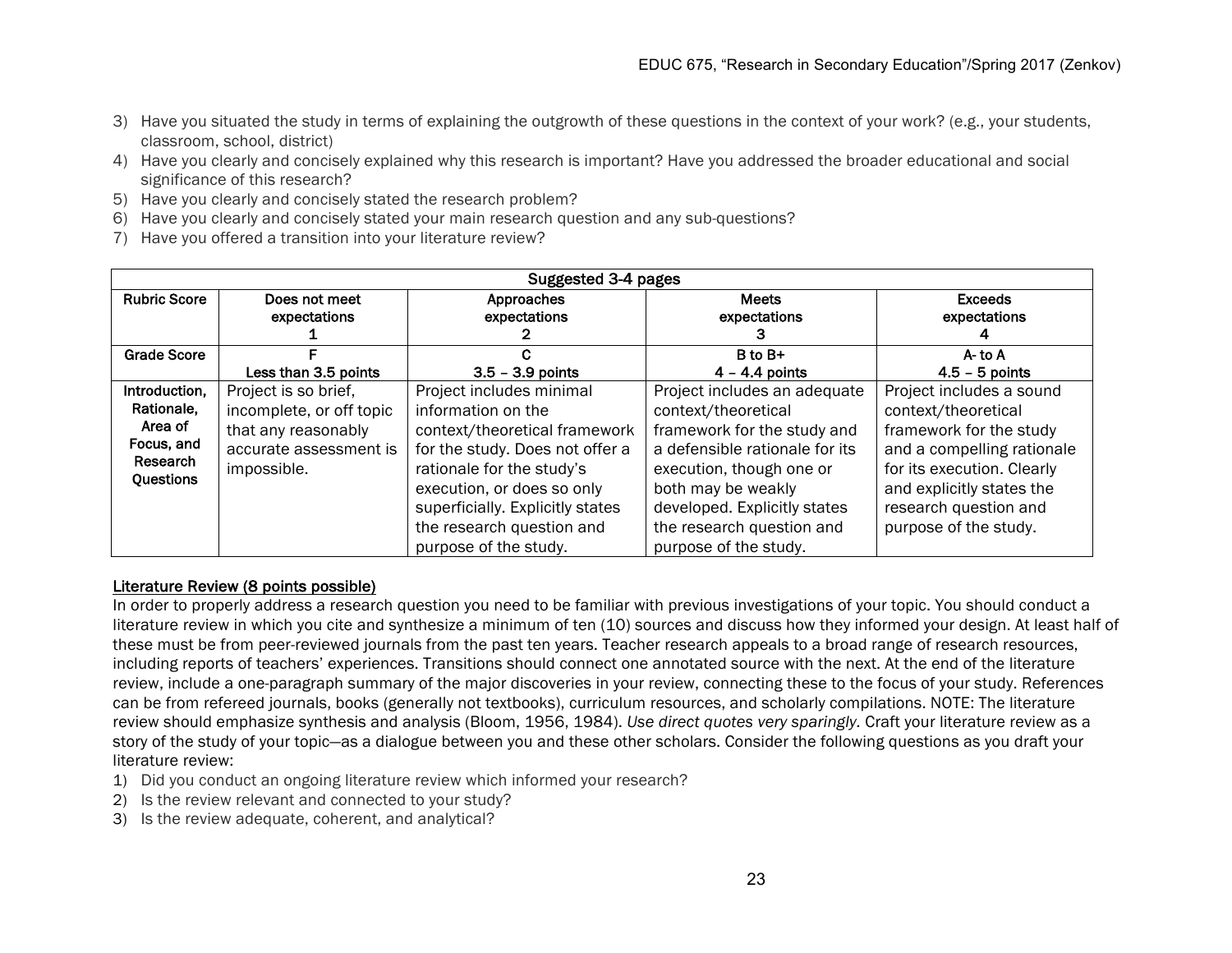- 4) Does the review include references from a variety of sources?
- 5) Is the review integrated into a conceptual framework with a mapping of the theories, literature, and phenomena that help to inform your study?
- 6) Do you make connections between the studies, their methods, and their findings and your own study?
- 7) Did you provide a transition into your methodology section?

| Suggested 4-6 pages |                               |                               |                                   |                                |
|---------------------|-------------------------------|-------------------------------|-----------------------------------|--------------------------------|
| <b>Rubric Score</b> | Does not meet<br>expectations | Approaches                    | <b>Meets</b>                      | <b>Exceeds</b><br>expectations |
|                     |                               | expectations                  | expectations                      |                                |
| <b>Grade Score</b>  |                               |                               | B to B+                           | $A -$ to $A$                   |
|                     | Less than 5.6 points          | $5.6 - 6.3$ points            | $6.4 - 7.1$ points                | $7.2 - 8$ points               |
| Literature          | Project is so brief,          | Project includes fewer than   | Project includes at least 8       | Project includes at least 10   |
| Review              | incomplete, or off-topic      | 8 peer-reviewed cites,        | peer-reviewed cites, published    | peer-reviewed cites,           |
|                     | that any reasonably           | published reports of          | reports of empirical research.    | published reports of           |
|                     | accurate assessment is        | empirical research. Does      | Highlights gaps in the literature | empirical research.            |
|                     | impossible.                   | not explicitly highlight gaps | to which the proposed study       | Highlights gaps in the         |
|                     |                               | in the literature to which    | will respond. Organizes the       | literature to which the        |
|                     |                               | the proposed study will       | literature by identifiable        | proposed study will respond.   |
|                     |                               | respond. Summarizes cited     | themes, although organization     | Organizes the literature by    |
|                     |                               | works sequentially, rather    | within themes may follow no       | clearly identifiable themes,   |
|                     |                               | than synthesizes and          | clear or consistent pattern of    | proceeding from general to     |
|                     |                               | organizes them                | presentation. Attempts to         | more specific within each      |
|                     |                               | thematically. Relies heavily  | synthesize referenced sources.    | theme. Effectively             |
|                     |                               | on direct quotes.             | Uses few direct quotes.           | synthesizes referenced         |
|                     |                               |                               |                                   | sources, using few, if any,    |
|                     |                               |                               |                                   | direct quotes.                 |

# Description of the Method (15 points possible)

In this section describe how you implemented your research, including the type of research approach you used—that is, to what extent did you involve your students in your research project and/or use a "Youth Participatory Action Research" method? Include a description of subjects (i.e., students, teachers, administrators), the context of the research, the strategies and materials (put sample material in an appendix), the number and total time of each research session, and a complete description of the methodologies. Repeat your question(s) in this section—remind us often what you are studying. Describe how you selected your subject sample—why did you choose these individuals and who are they, in terms of gender, ethnicity, age, grade level, language/culture, and educational achievement? Describe ALL of your methods, including what influenced the selection of your methodology and design, what measures you took to assure the validity of your study, and how you triangulated your data. Be sure to include a table and timeline of your methods—what you collected and when. Be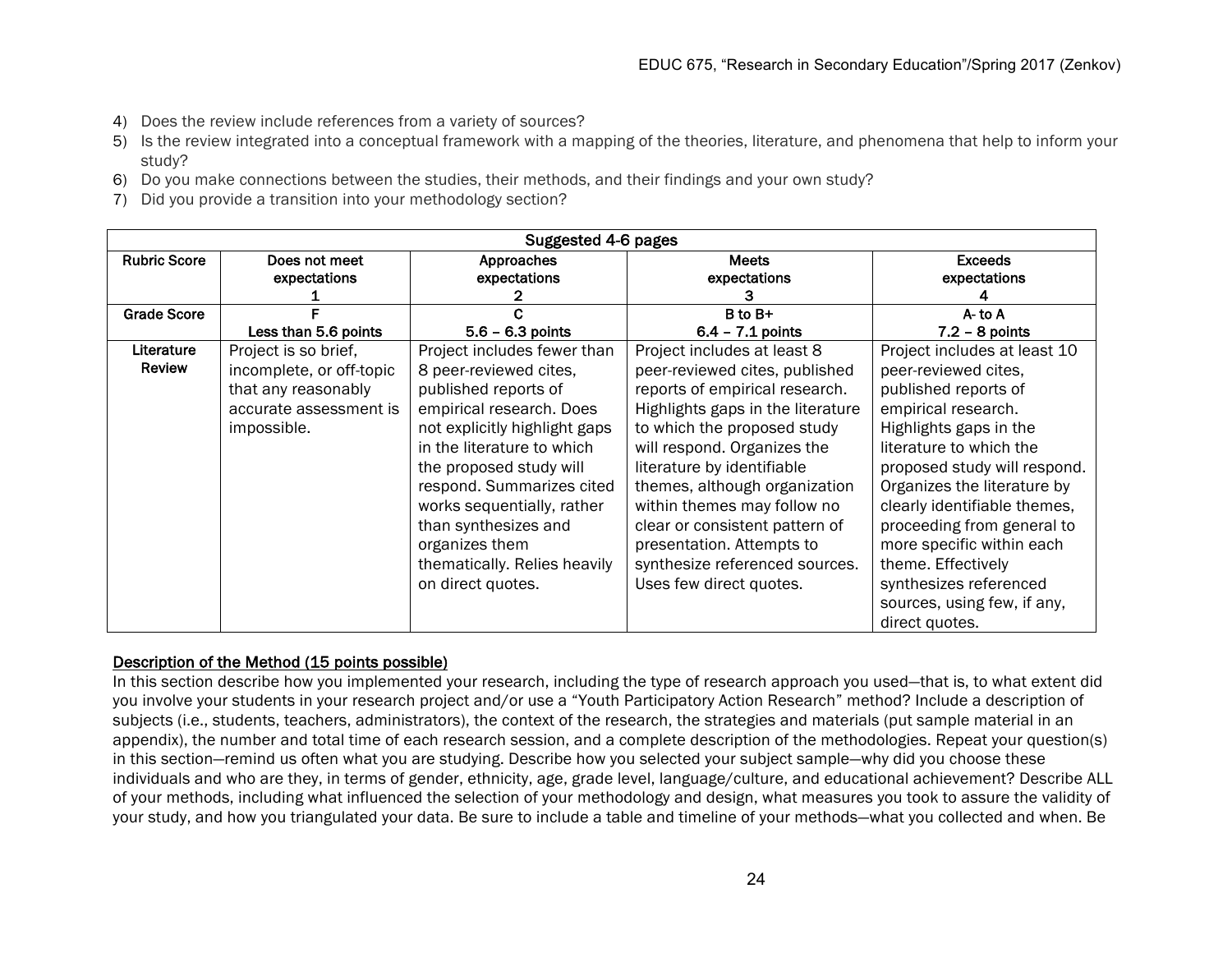sure to describe what type of data you collected—for example, did you do a needs assessment (e.g., via a test) to address student achievement, and then design and implement a new instructional strategy? Or did you observe a group of students to see how they behaved in a particular context, and then interview them to ascertain their reasons? Did you do a series of in-depth interviews with students or teachers? How do the data relate to your research question? How do they relate to your masters curriculum? Finally, describe how you planned to make sense of—analyze—your data in light of your research question(s). Will you use a case study approach to making sense of your data—making sense of your research through the lens of 3-5 students? Be sure to include a table detailing how your research questions align with your data sources, with a focus on triangulation (i.e., at least three data sources for each research question). Provide rich descriptions of HOW you reviewed your data, the themes that became apparent in your reviews, and your ultimate findings. Consider the following questions as you draft your literature review:

- 1) Have you described your research context, including your community, school, and classroom contexts?
- 2) Have you included demographic information of participants?
- 3) Did you include your reflection of the problem (e.g., behaviors observations, possible causes)?
- 4) Have you explained the reasons for your pedagogies based on your observations of your classroom and the literature reviewed?
- 5) Have you described in detail what data you collected, how you collected it, and when you collected it, including data generated from your pedagogies and strategies?
- 6) Are your data from multiple sources?
- 7) Did you include a description of the pedagogical strategies you enacted?
- 8) Did you explain how you analyzed your data?
- 9) Have you included and explained the role of your peers in your data interpretations and validation?
- 10) Did you explore using visuals and technologies for analyzing and displaying your findings in a coherent manner?
- 11) Did you include a research timeline and triangulation matrix?
- 12) Did you detail your research method—the extent to which you involved your students in your project and/or used a "Youth Participatory Action Research" approach?
- 13) Did you provide a transition into your findings section?

| Suggested 4-6 pages |                            |                               |                               |                              |
|---------------------|----------------------------|-------------------------------|-------------------------------|------------------------------|
| Rubric              | Does not meet expectations | Approaches                    | <b>Meets</b>                  | <b>Exceeds</b>               |
| Score               |                            | expectations                  | expectations                  | expectations                 |
|                     |                            |                               |                               |                              |
| Grade               |                            |                               | $B$ to $B+$                   | $A$ - to $A$                 |
| Score               | Less than 10.5 points      | $10.5 - 11.9$ points          | $12 - 13.4$ points            | $13.5 - 15$ points           |
| Description         | Project is so brief,       | Project includes explanation  | Project includes explanation  | Project includes explanation |
| of the              | incomplete, or off-topic   | of the study design,          | of the study design,          | and justification of the     |
| Method              | that any reasonably        | procedures followed, sampling | procedures followed,          | appropriateness of the study |
|                     | accurate assessment is     | methods, and analytical tools | sampling methods, and         | design, procedures followed, |
|                     | impossible.                | (including any statistical    | analytical tools (including   | sampling methods, data       |
|                     |                            | tests), given the stated      | any statistical tests), given | collection and analytical    |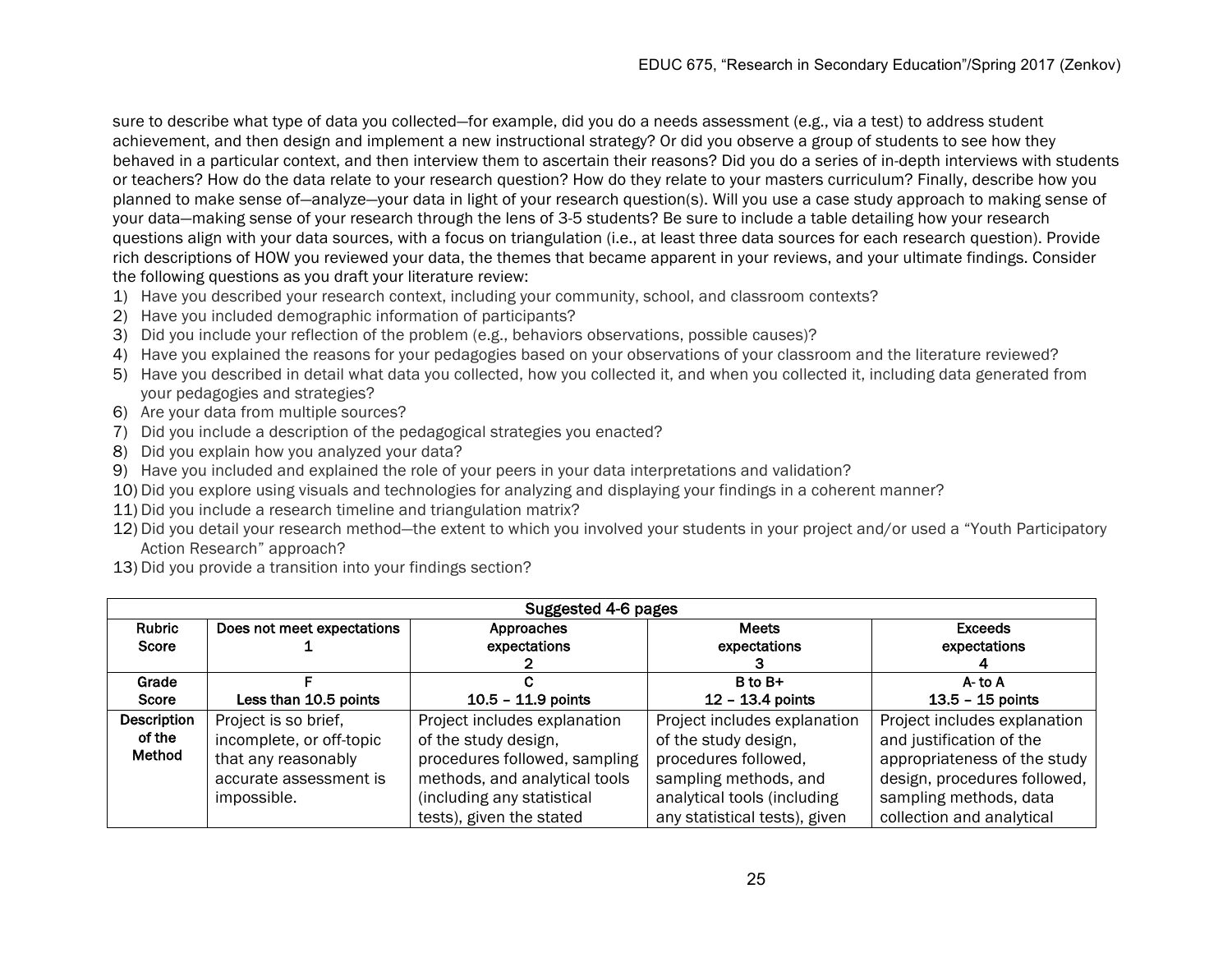|  | purpose of the study;          | the stated purpose of the  | tools (including any          |
|--|--------------------------------|----------------------------|-------------------------------|
|  | explanations, however, are not | study. Discusses ethical   | statistical tests), given the |
|  | fully developed. Mentions      | issues raised by the study | stated purpose of the study.  |
|  | ethical issues raised by the   | and how they were          | Discusses ethical issues      |
|  | study but addresses them only  | addressed.                 | raised by study and explains  |
|  | superficially.                 |                            | how they were addressed.      |

## Results and Findings (15 points possible)

In this section, indicate what you discovered or found as a result of your data gathering. Focus on results that are related to your research concern and answer your research questions or shed light on your research hypotheses. Introduce your findings before you begin to describe them, and remind us of your research question(s) again. Organize this section in a way that makes sense for your data/findings by student, by theme, by data source, etc. Use illustrative examples from your data to SHOW us your findings. Use tables to summarize and SHOW us what you've learned. Focus on what's truly interesting in your findings, even if you have limited data to support this. Feel free to use mini case studies to illustrate your findings, considering your research outcomes through the lens of the experiences of a few students. Be sure to report on student achievement, efficacy, and engagement. Remember that the goal is to share what you learned about your teaching for yourself first; our goal is not NECESSARILY to extract findings that will be generalizable across EVERY teaching setting. Interpret your data in as much detail as possible, describing whether or not—or how—your findings corroborated your expectations. Were there any surprises in your findings? Can you think of alternative explanations for your findings? *Note that you are primarily reporting on data patterns in this section—you will primarily make sense of these results in your discussion section.* Consider the following questions as you draft your results/findings:

- 1) Did you restate your research question and what was found through your research?
- 2) Are the findings thoroughly and adequately presented?
- 3) Is there convincing evidence to support your themes?
- 4) Is there connection and coherence among the separate themes?
- 5) Did you explain your findings to peers and colleagues to gain their perspectives on your interpretations?
- 6) Did you provide a transition into your discussion section?

| Suggested 8-12 pages |                       |                  |                |                    |
|----------------------|-----------------------|------------------|----------------|--------------------|
| <b>Rubric Score</b>  | Does not meet         | Approaches       | <b>Meets</b>   | <b>Exceeds</b>     |
|                      | expectations          | expectations     | expectations   | expectations       |
|                      |                       |                  |                |                    |
| Grade                |                       |                  | $B$ to $B+$    | A- to A            |
| Score                | Less than 10.5 points | 10.5-11.9 points | 12-13.4 points | $13.5 - 15$ points |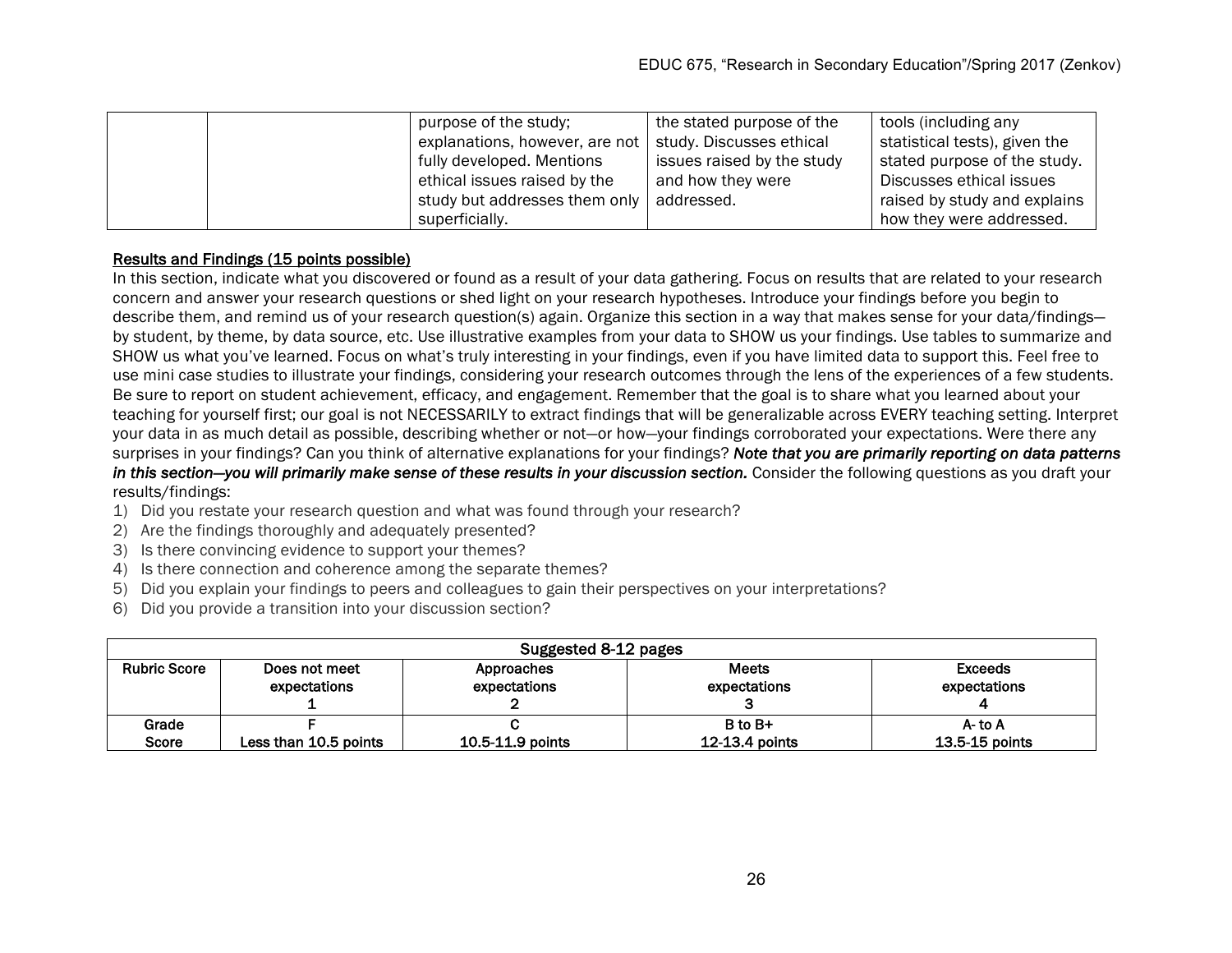| Results and     | Project is so brief, | Project includes reporting    | Project includes reporting and   | Project includes reporting    |
|-----------------|----------------------|-------------------------------|----------------------------------|-------------------------------|
| <b>Findings</b> | incomplete, or off-  | and interpretation of         | interpretation of narrative and  | and interpretation of         |
|                 | topic that any       | narrative and numerical       | numerical data accurately,       | narrative and numerical       |
|                 | reasonably accurate  | data with little apparent     | objectively, and concisely. For  | data accurately, objectively, |
|                 | assessment is        | concern for accuracy and      | the most part, analytical tools  | and concisely using           |
|                 | impossible.          | objectively. Analytical tools | are appropriate to the           | analytical tools appropriate  |
|                 |                      | are inappropriate to the      | methodology. Does not            | to the methodology.           |
|                 |                      | methodology. Provides, at     | highlight explicit links between | Highlights explicit links     |
|                 |                      | best, tenuous links between   | study outcomes, hypotheses (if   | between study outcomes,       |
|                 |                      | study outcomes, hypotheses    | stated), and the original        | hypotheses (if stated), and   |
|                 |                      | (if stated), and the original | research question; however,      | the original research         |
|                 |                      | research question.            | such links may logically be      | question.                     |
|                 |                      |                               | implied.                         |                               |

## Discussion, Reflection, Implications, Recommendations, Impact Presentation, and Action Plan (10 points possible)

In this section reflect on the findings of your data collection and discuss what they might mean to you as a teacher and teacher researcher. What did you learn from the study? How did it relate to your masters curriculum? How will it influence your teaching—that is, based on the results and themes that emerged from the study, what changes will you make in your teaching? How will you share these findings with others—specifically, how did you share your project and its results via your "Impact Presentation"? What are the implications for future research? Speculate on what it would mean if your data pointed in one direction versus another. Again, focus on what's truly interesting in your data/findings, even if you have limited information to support this. Make some bold recommendations for how we might serve students better. Be sure to describe what all of this information—the teacher research process, your data, your findings—mean to you as a professional and a person. Describe how you might share the findings of your paper—with your principal, your grade level team, other teachers who are working with these students, use it in a workshop, claim it as an area of expertise on your resume, etc. Be sure to describe potential implications of your study and its findings for other teachers, for teacher education, and for education policymakers. Consider the following questions as you draft your discussion, reflection, implications, recommendations, and action plan:

- 1) Have you adequately explained the implications of your study for your students' learning?
- 2) Have you adequately explained the implications of your study for your professional development?
- 3) Have you adequately explained the implications of your study for your teaching and reframing of your practice?
- 4) Have you adequately explained the implications of your study for the education field?
- 5) Have you adequately explained the relevance of your study for national and state education standards?
- 6) Have you discussed any limitations?
- 7) Have you identified areas for future research possibilities?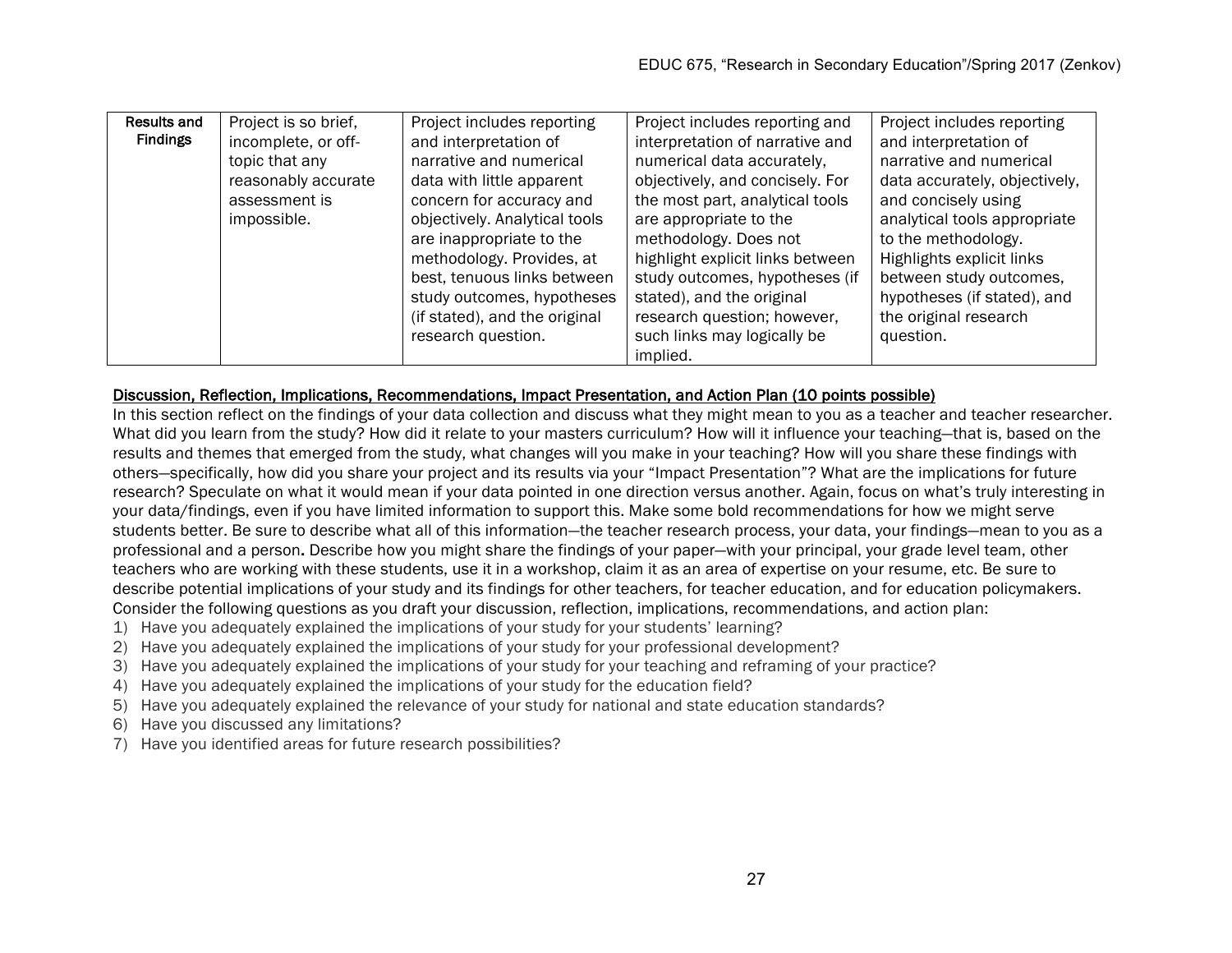| Suggested 4-6 pages             |                            |                               |                                 |                                 |  |  |  |
|---------------------------------|----------------------------|-------------------------------|---------------------------------|---------------------------------|--|--|--|
| <b>Rubric Score</b>             | Does not meet expectations | Approaches                    | <b>Meets</b>                    | <b>Exceeds</b>                  |  |  |  |
|                                 |                            | expectations                  | expectations                    | expectations                    |  |  |  |
|                                 |                            |                               |                                 |                                 |  |  |  |
| Grade                           |                            |                               | B to B+                         | $A - to A$                      |  |  |  |
| Score                           | Less than 7 points         | $7 - 7.9$ points              | 8.0 - 8.9 points                | $9 - 10$ points                 |  |  |  |
| Discussion,                     | Project is so brief,       | Project addresses practical   | Project addresses               | Project includes evaluation     |  |  |  |
| Reflection,                     | incomplete, or off topic   | implications of study         | theoretical/practical           | of the study's strengths and    |  |  |  |
| Implications,                   | that any reasonably        | findings including how they   | implications of study           | weaknesses. Addresses           |  |  |  |
| Recommendat                     | accurate assessment is     | will be shared with others.   | findings including how they     | theoretical/practical           |  |  |  |
| ions, and<br><b>Action Plan</b> | impossible.                | Attempts to discuss threats   | will be shared with others.     | implications of study           |  |  |  |
|                                 |                            | to validity, but does so      | Highlights threats to validity, | findings including how they     |  |  |  |
|                                 |                            | superficially and/or fails to | reporting on how they were      | will be shared with others.     |  |  |  |
|                                 |                            | offer antidotes. Does not     | addressed. Supports             | Highlights threats to validity, |  |  |  |
|                                 |                            | consistently support          | assertions/interpretations      | reporting on how they were      |  |  |  |
|                                 |                            | assertions or interpretations | using sound arguments           | addressed. Supports             |  |  |  |
|                                 |                            | using sound arguments         | consistent with study           | assertions/interpretations      |  |  |  |
|                                 |                            | consistent with study         | findings. Does not describe     | using sound arguments           |  |  |  |
|                                 |                            | findings. Does not describe   | recommendations for future      | consistent with study           |  |  |  |
|                                 |                            | recommendations for future    | research, or how results will   | findings. Describes             |  |  |  |
|                                 |                            | research, or how results will | be applied.                     | recommendations for future      |  |  |  |
|                                 |                            | be applied in practice.       |                                 | research, and how results       |  |  |  |
|                                 |                            |                               |                                 | will be applied in the          |  |  |  |
|                                 |                            |                               |                                 | practice.                       |  |  |  |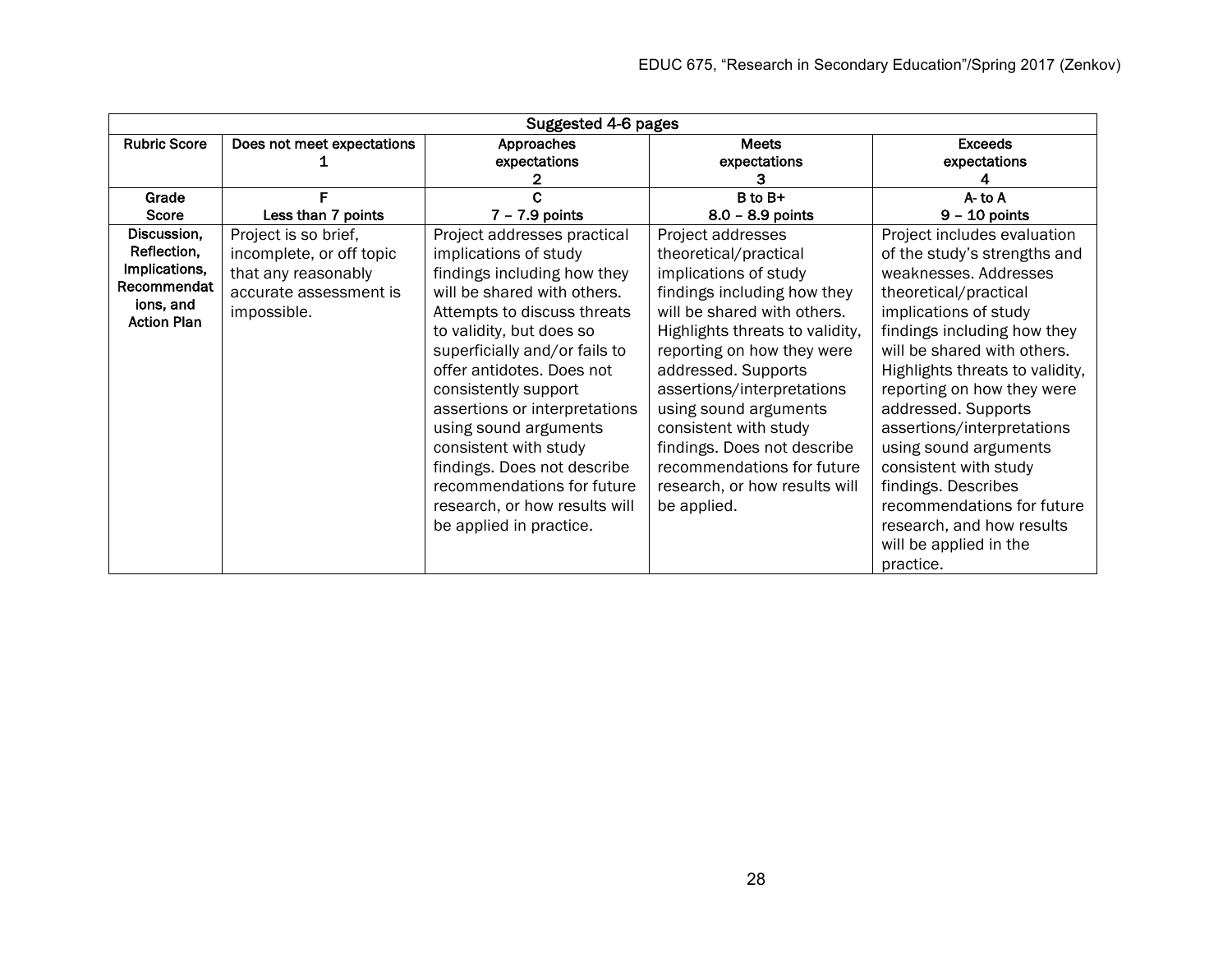#### References, Appendices, Writing Styles, Mechanics, and General Notes (5 points possible)

Include a complete list of references in APA format. Append all appropriate materials, including, if relevant, any questionnaires, inventories, assessments, sample student work, etc. Include at least one example of each tool you use—it's ideal to include one blank version and one version completed by one of your research subjects. In addition, follow these general guidelines:

- The model for your study report is not a master's thesis nor traditional class research paper, but rather paper that focuses more on practicalizing theory for your teaching practice.
- You may find it helpful to select a journal whose research emphasis and readership match your research topic and follow its manuscript submission criteria.
- It is expected that the entire project will be described in a minimum 25-30 page paper
- Write in the past tense as much as it makes sense to do so
- Your paper must be anonymous; do not include names of your school district/division, school, teachers, or students
- Be sure to make a personal and professional connection to your topic and project
- Citations are not necessary in the introduction
- Feel free to revise your questions based on data, to make these questions more focused

Consider the following questions as you draft your references and appendices and consider the overall writing quality of your paper:

- 1) Did you follow the APA style for the report for a running head, page numbering, references, citations, and the appendix?
- 2) Does the report include a title page with project title, author's name, and author's professional affiliation?
- 3) Are references current and from different sources?
- 4) Are all references cited in the research report included in the references? Have you provided a complete reference list of all print and non-print (Internet) references?
- 5) Is the report coherent, concise, and well structured with a clear purpose?
- 6) Is the report grammatically correct with proper usage of language?
- 7) Does the report have your distinctive focus and voice? Have you used professional language (i.e., no jargon)? Have you written in an accessible style and presentation?